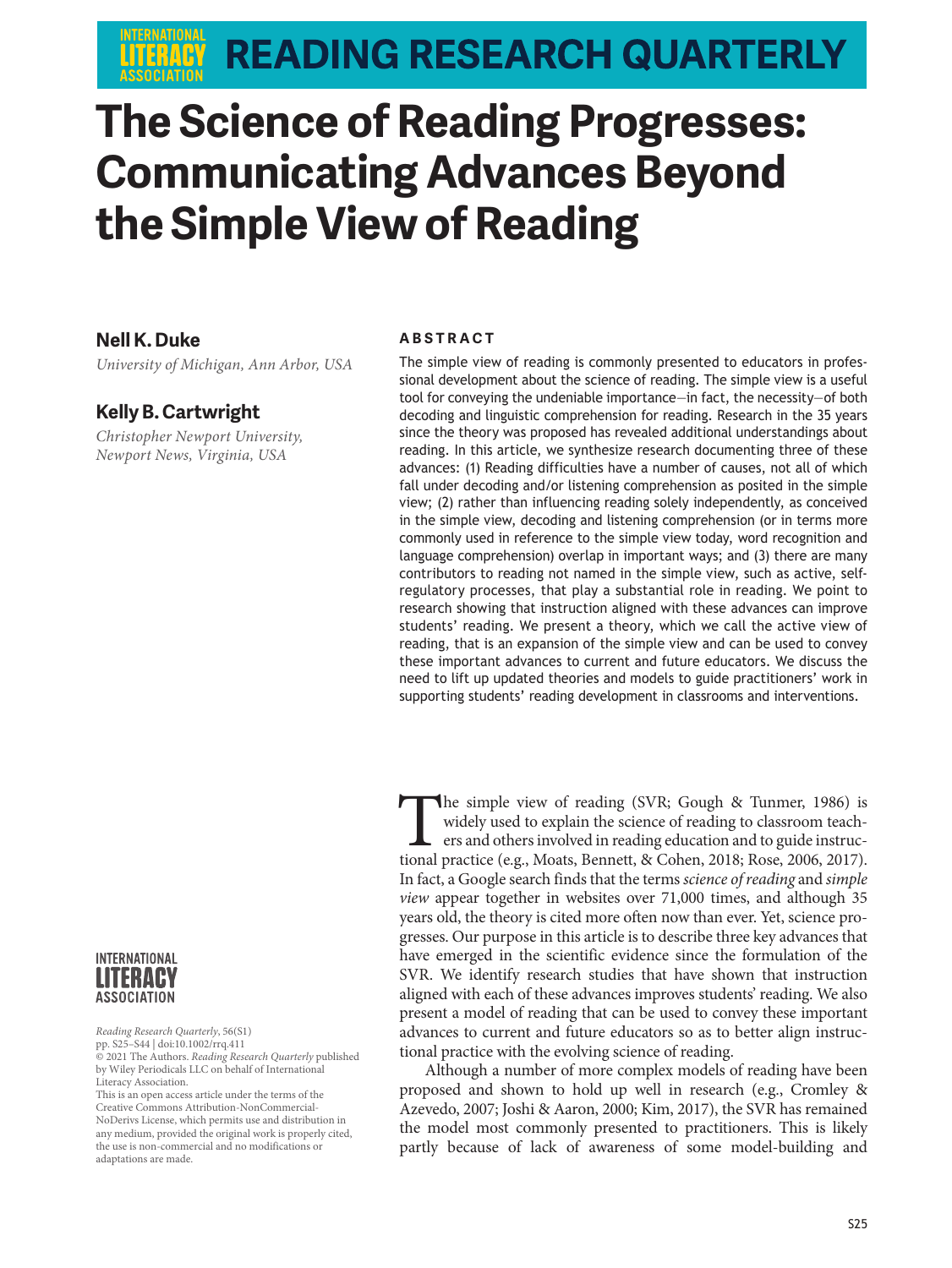model-testing developments in research and partly be cause various statistical models are perceived to be too complex to be readily applied in practice. Thus, although we are certainly not the first scholars to evaluate the SVR (see, e.g., Cervetti et al., 2020, in *Reading Research Quarterly*'s first special issue on the science of reading), we focus particularly on the need for models that are readily applicable to practice and that better reflect three key scientific advances derived from the current science of reading that are not included in the SVR or fully reflected in other existing models of reading.

# **The SVR**

The SVR (Gough & Tunmer, 1986; Hoover & Gough, 1990) posits that reading is the product of two independent components: decoding and listening comprehension. The model is captured in the equation  $D \times C = R$ , where  $D =$  decoding, which Gough and Tunmer (1986) viewed as the ability to "read isolated words quickly, accurately, and silently," fundamentally through "the use of letter-sound correspondence rules" (p. 7);  $C =$  comprehension, specifically listening comprehension (the term they used nine times in the article) or linguistic comprehension (the term they used two times); and  $R =$  reading. These components were believed to occur independently and sequentially: "The simple view presumes that, once the printed matter is decoded, the reader applies to the text exactly the same mechanisms which he or she would bring to bear on its spoken equivalent" (p. 9). The authors used the term *reading* to mean comprehension of written text (Gough & Tunmer, 1986; Hoover & Gough, 1990), not just word reading, as the term is sometimes used today. Throughout this article, we also use the term *reading* to mean reading comprehension.

Although the original SVR specified decoding and listening comprehension as the foundational constructs of reading, in contemporary work, these terms are frequently broadened to *word recognition* and *language* (or *linguistic*) *comprehension*, respectively. In fact, two of the model's originators recently offered an expansion of the SVR, the cognitive foundations framework (Hoover & Tunmer, 2020), which essentially retains the SVR's original structure, but uses the broader terms *word recognition* and *language comprehension* and unpacks subcomponents within those. From this point on, unless discussing a specific claim in the SVR, we use the terms *word recognition* and *language comprehension* as well; broadening to those terms (and the broader constructs they represent), rather than using the original *decoding* and *listening comprehension*, is a substantial improvement over the original SVR that better reflects the science of reading.

Gough and Tunmer (1986) initially proposed the SVR to emphasize the importance of decoding to reading. In contemporary work, when people have invoked the SVR, they have often done so to emphasize the contribution of decoding, language, or both to the reading process, reading development, or reading instruction. Indeed, mountains of research have indicated that word recognition and language comprehension are each very important contributors to reading (e.g., Byrne & Fielding-Barnsley, 1995; García & Cain, 2014; Georgiou, Das, & Hayward, 2009; Hogan, Adlof, & Alonzo, 2014). The austerity of the SVR and its depiction as an equation likely lend it credibility. However, as Hoover and Tunmer (2018) noted, "there is much more to understand about reading than what is represented in the SVR" (p. 311).

In the sections that follow, we identify three key understandings about reading, beyond the SVR, derived from scientific research (i.e., the science of reading) that do the following:

- 1. Point to causes of reading difficulty within and beyond word recognition and language comprehension
- 2. Reflect the considerable overlap between word recognition and language comprehension and the important processes that bridge these skills and/or operate through that overlap
- 3. Represent the important role that active selfregulation plays in reading

We propose an expansion of the SVR, the active view of reading, which reflects these three advances. We document that each element of the active view has been shown, when taught, to improve students' reading achievement. We then compare the active view of reading with some past models that expanded on the SVR. Finally, we offer some recommendations for using the active view in the preparation of and professional development for education practitioners.

## **Reading Difficulties Have Many Causes Within and Beyond Word Recognition and Language Comprehension**

In the original article on the SVR (Gough & Tunmer, 1986), the authors contended, based on their model, that there are three types of reading disability: difficulties with decoding (D), which they called dyslexia; difficulties with listening comprehension (C), which they called hyperlexia; and difficulties with both processes, which they called garden-variety reading disability. In the updated model, Hoover and Tunmer (2020) reprised these claims and described the same three categories of reading disability, arguing that "wherever there is high skill in decoding and language comprehension, there will be high skill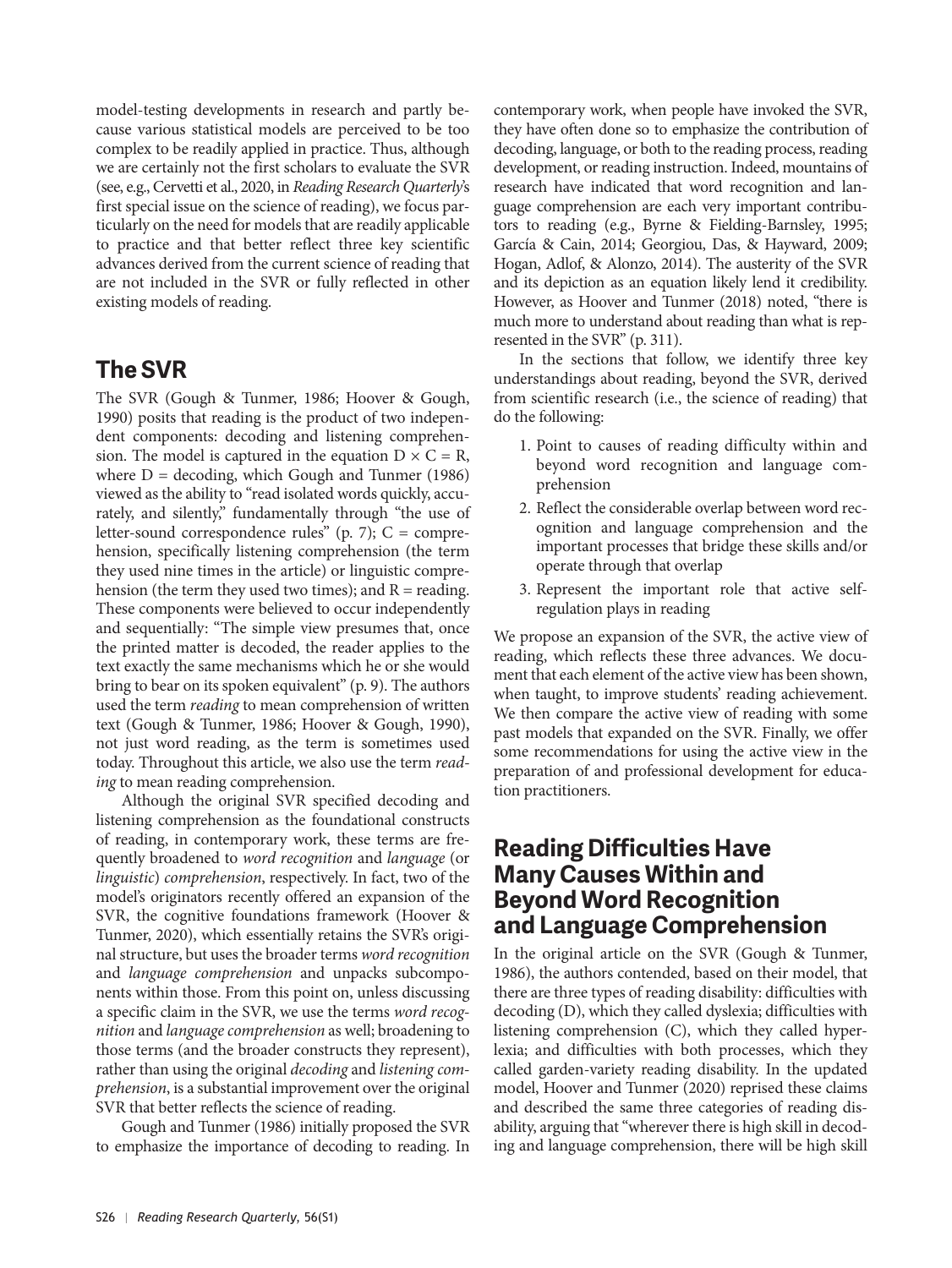in reading" (p. 27). As one would expect scientists to do, Gough and Tunmer (1986) originally invited tests of this assumption:

The simple view asserts only that both decoding and comprehension are essential to reading. This may be wrong: It may be that there are individuals who can both decode and listen who cannot read, individuals who can do one but not the other and still read, or even individuals who can neither decode nor listen yet still read with understanding. The existence of any such individuals will falsify the simple view. (p. 9)

## *Difficulties Exist Beyond the Simple View Classifications*

Multiple studies have identified students with decoding and listening comprehension at grade-appropriate levels who nevertheless exhibit reading difficulties (Aaron, Joshi, & Williams, 1999; Catts, Hogan, & Adlof, 2005; Catts, Hogan, & Fey, 2003; Ebert & Scott, 2016; Hock et al., 2009; Morris et al., 2017; see Table 1). Instructional practice guided by the SVR leaves educators ill prepared to understand or identify instructional targets for poor comprehenders with grade-appropriate decoding and listening comprehension, because no source for such difficulties is evident in the SVR. Later, we discuss contributors to reading beyond word recognition and language comprehension that may explain readers with reading difficulties despite age-appropriate decoding and language comprehension.

### *Unpacking Contributors to Reading*

The SVR also does not name specific factors within word recognition and/or language comprehension that can cause reading difficulty. We agree with Hoover and Tunmer (2020)

that it is essential for educators to unpack a student's profile of strengths and weaknesses within these broad constructs. For example, is the difficulty with word recognition primarily due to core phonological processing issues, limited orthographic knowledge, or some combination? Many researchers have worked to identify profiles of reading difficulty (e.g., Foorman, Petscher, Stanley, & Truckenmiller, 2017; Riddle Buly & Valencia, 2002). Although the profiles vary somewhat, likely because of factors such as study measures, analytic approach, and characteristics of the sample, studies typically have yielded a richer array of profiles than revealed to practitioners in the SVR.

Unpacking the range of contributors to reading may be especially important when it draws attention to a construct that may otherwise be missed in identifying causes of reading difficulty or targets for instruction. One such construct is cultural and other content knowledge. The broad label of language comprehension, under which cultural and other content knowledge falls, is not likely to trigger attention to content knowledge. Yet, there is a growing case in research for the importance of content knowledge to reading (e.g., Cabell & Hwang, 2020).

Knowledge predicts reading ability even in models in which the original SVR components of decoding and listening comprehension are controlled (Hwang, 2020; Nusca, 1999; Talwar, Tighe, & Greenberg, 2018). Knowledge encompasses information and the organization of that information in long-term memory (Cook & Gueraud, 2005). Although there is no doubt that this construct is related to vocabulary (i.e., words in one's vocabulary label concepts in one's knowledge base), knowledge predicts unique variance in reading ability in models that include vocabulary (Ahmed et al., 2016; Cromley & Azevedo, 2007; Cromley, Snyder-Hogan, & Luciw-Dubas, 2010). Knowledge goes beyond just knowing

#### **TABLE 1**

**Studies Documenting Students With Low Reading (R) Ability Despite Grade-Appropriate Decoding (D) and Listening Comprehension (C)**

| Study                             | Grade or age group                                    | Students with low R for their grade level<br>who had grade-appropriate D and L |
|-----------------------------------|-------------------------------------------------------|--------------------------------------------------------------------------------|
| Aaron, Joshi, and Williams (1999) | Study 3: "Title I Classroom"<br>(grade not specified) | 20% "undetermined"                                                             |
|                                   | Study 4: Grades 2-5                                   | 9% "undetermined"                                                              |
| Catts, Hogan, and Adlof (2005)    | Grade 2                                               | 15%                                                                            |
|                                   | Grade 4                                               | 13.8%                                                                          |
|                                   | Grade 8                                               | 23.6%                                                                          |
| Catts, Hogan, and Fey (2003)      | Grade 2                                               | 13.4% "non-specified reading problem"                                          |
| Ebert and Scott (2016)            | Grades $1-10$                                         | 34.5%                                                                          |
| Hock et al. (2009)                | Adolescents                                           | 13.3%                                                                          |
| Morris et al. (2017)              | Grades 5 and 6                                        | 13.8%                                                                          |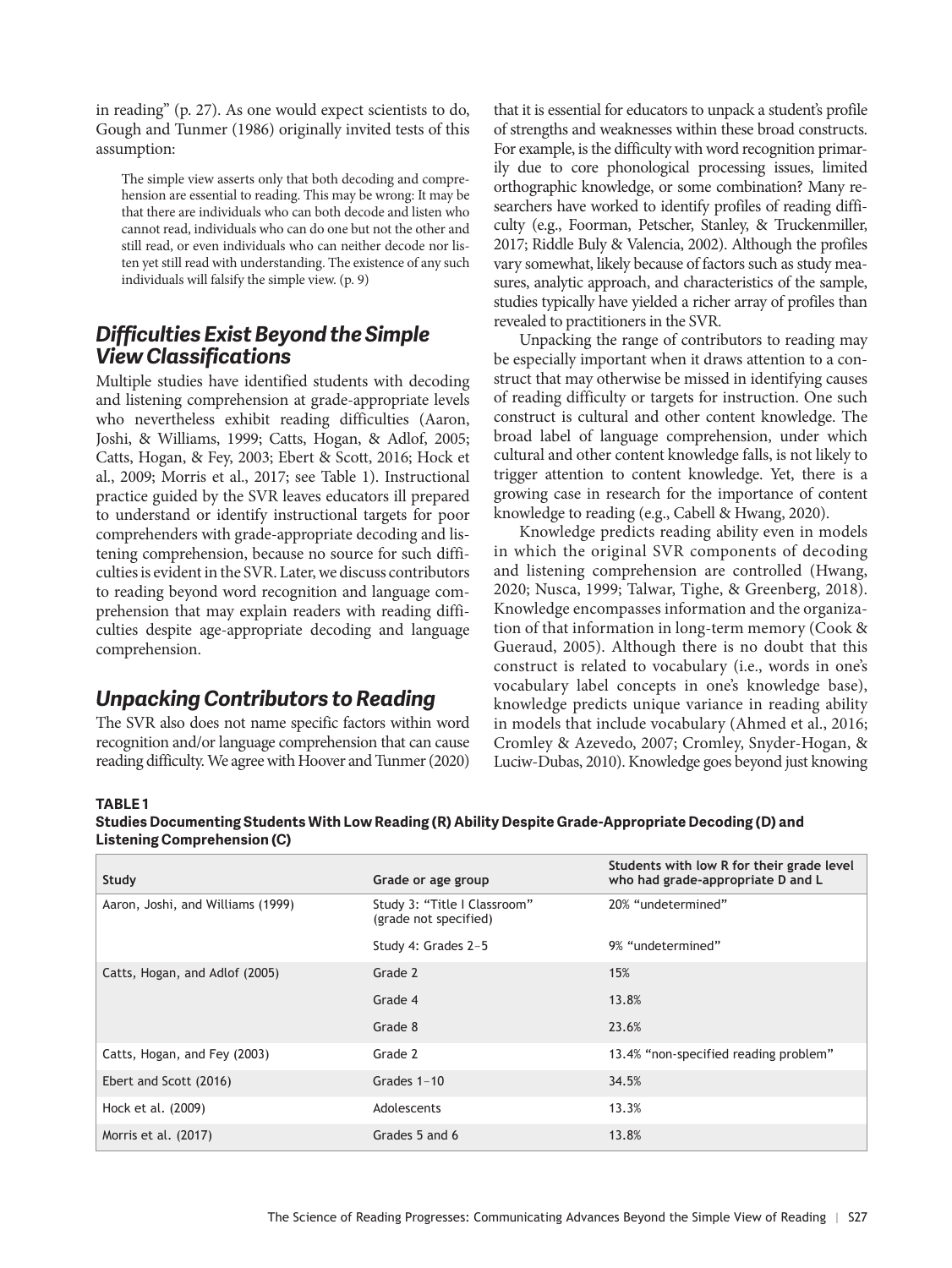specific word meanings to include knowledge of concepts, objects, and experiences (often discussed as script/ scenario knowledge or schemata). Indeed, knowledge from one's cultural experiences affects listening and reading comprehension (e.g., Bell & Clark, 1998; Murata, 2007). For example, one study found that if readers had experience with a particular religious ceremony, they better understood a text about that ceremony than if readers did not (Pritchard, 1990).

Explicitly drawing practitioners' attention to the role of cultural and other content knowledge may lead to more instruction aimed at building students' knowledge, which research has found positively impacts reading development (e.g., Cabell & Hwang, 2020; Connor et al., 2017). It might also lead to a shift in thinking regarding reading difficulties, highlighting that reading difficulties are some times context dependent, occurring when there is a mismatch between the knowledge assumed by the author/ text (and teacher) and the knowledge of the reader. This in turn opens the door for considering how and why race, religious background, socioeconomic status, and other factors impact the reading process—why social justice concerns are relevant, even in understanding the process of reading. For example, readers who are rarely provided with opportunities to read texts that reflect their cultural background will experience the reading process differently than those with the privilege of a frequent match of their cultural background and the knowledge assumed by an author/text.

#### *Summary*

Reading difficulties can have causes beyond word recognition and language comprehension, and many different profiles of reading difficulty exist within word recognition and language comprehension. In the next section, we synthesize research suggesting the need to recognize factors that work across word recognition and language comprehension as well.

## **Word Recognition and Language Comprehension Are Not Entirely Separate, and Important Processes Bridge Them**

The way the SVR equation was originally written, and is still conveyed today, decoding/word recognition and listening/language comprehension are entirely separate. There is no variable included in the model that reflects any overlap or variance shared between decoding and listening comprehension—no mechanism for them to influence each other. Indeed, the founders of the SVR suggested that these processes were not only entirely separate but also

occurred sequentially, decoding first and listening comprehension second, leading to unfounded assumptions that students should be taught to decode first and then to comprehend (Houck & Ross, 2012). Some more complex depictions of reading that share intellectual roots with the SVR, discussed later, also do not allow for a construct to be included in, or affect both, word recognition and language comprehension; each construct is placed into either the word recognition or the language comprehension strand, not in both.

Contrary to the SVR, research has found that there is considerable variance shared (overlap) between word recognition/decoding and listening/language comprehension in the prediction of reading. For example, Lonigan, Burgess, and Schatschneider (2018) found that 41–69% of variance predicted in reading was shared between word recognition and language comprehension in a sample of 757 students in grades 3–5. In contrast, only 38% of variance in reading, on average, was due uniquely to word recognition or language comprehension (for similar findings in other samples, see Cutting & Scarborough, 2006; Foorman & Petscher, 2018; Foorman, Wu, Quinn, & Petscher, 2020; Taboada Barber, Cartwright, Hancock, & Klauda, 2021, this issue). In other words, more variance in reading was predicted by the variance shared (i.e., the overlap) between word recognition and language comprehension than was predicted uniquely by these foundational processes of the SVR. Notably, the existence of this overlapping or shared variance in predicting reading does not necessarily mean that the SVR as originally conceptualized explains less variance in reading comprehension. Rather, as seen in Figure 1, word recognition and language comprehension can share a lot of variance (i.e., overlap quite a bit) or no variance (i.e., not overlap at all, as posited in the original SVR) and still explain the same amount of variability in reading comprehension.

The existence of overlap between word recognition and language comprehension in the prediction of reading is consequential for practitioners because it suggests the need to consider contributors to reading not only within word recognition and language comprehension, as in the SVR, but also across them. Attention to these bridging factors may be necessary for word recognition and language comprehension interventions to be sufficiently effective for developing readers; thus, there is a need to draw educators' attention to those factors and their influence on both constructs. Nation's (2019) expanded view of the SVR depicts one major factor, language, as influencing both decoding and linguistic comprehension, and the many arrows in her model reflect some of the complex interrelations among constructs that influence reading. Presenting Nation's model, rather than the original SVR, would likely better support practitioners' understanding of the science of reading and better draw their attention to factors to address in instruction that affect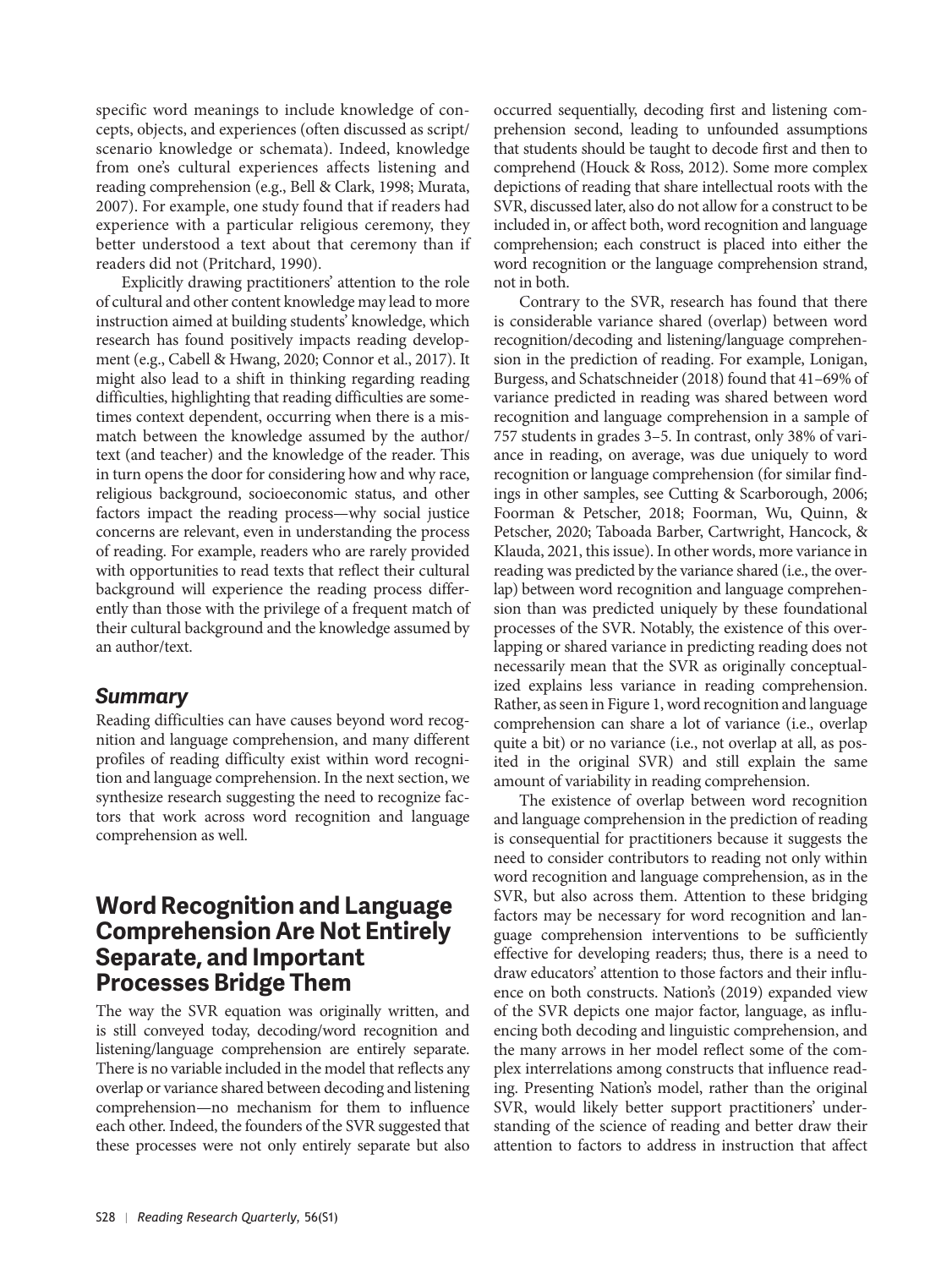#### **FIGURE 1 Varying Degrees of Variance Shared Between Word Recognition (WR) and Language Comprehension (LC) in Reading (R)**



both decoding and linguistic comprehension. However, we can unpack the language component of Nation's model further by explicitly naming factors that research in the science of reading has shown to bridge word recognition and decoding. In this section, we discuss several such variables.

## *Vocabulary*

Many people associate vocabulary knowledge exclusively with language comprehension, but vocabulary is also related to word recognition (e.g., Kearns & Al Ghanem, 2019; Kendeou, Savage, & van den Broek, 2009; Mitchell & Brady, 2013) and contributes directly to word recognition (and to reading through word recognition) in path analytic models of reading in young students (Tunmer & Chapman, 2012) and adults (Georgiou & Das, 2018). Consider that many words in English could plausibly be pronounced multiple ways (i.e., heteronyms; e.g., *desert,* a geographic region or the action of leaving; *wind*, a weather condition or the act of turning something). Vocabulary knowledge is part of what enables us to know which pronunciation is correct and also to monitor whether the text with that word in it makes sense. These kinds of links among phonology, orthography, and words' meanings (i.e., vocabulary) are at the heart of orthographic mapping: the linking of words' spellings, pronunciations, and meanings in memory (Ehri, 2014).

What might be going on in that bridging space, shared across word recognition and language comprehension, to enable such mapping to occur? In their reading systems framework, Perfetti and Stafura (2014) proposed that executive skills enable readers to coordinate processes that cut across word recognition and language comprehension and to forge the essential connections among phonology, orthography, and meaning necessary for the mature orthographic mapping observed in skilled readers. Indeed, neurobiological evidence supports this contention, revealing that the executive function (EF) network supports

coordination of and connections between processes, such as phonological and semantic processes, playing a sort of behind-the-scenes role in reading (Aboud, Bailey, Petrill, & Cutting, 2016; Aboud, Barquero, & Cutting, 2018; Yu et al., 2018). (We take up the role of EF skills in reading further next; as we note there, reading-specific EFs play an important role in coordinating and bridging word recognition and language comprehension.) Perhaps because of its influence on both word recognition and language comprehension, vocabulary predicted variance in reading ability above and beyond measures of SVR components in many studies (Nation & Snowling, 2004; Ouellette & Beers, 2010; Tilstra, McMaster, van den Broek, Kendeou, & Rapp, 2009; Verhoeven & van Leeuwe, 2008), although not all of them (Braze et al., 2016). It is critical that practitioners are presented with a model of reading that names vocabulary and makes clear that vocabulary knowledge may not only be affecting students' language comprehension but also their word recognition.

## *Reading Fluency*

In contrast to vocabulary, which is typically associated only with language comprehension (erroneously, as we have shown), reading fluency is often associated only with decoding or word recognition. However, reading fluency actually reflects and is affected by language comprehension as well. Indeed, fluency has been called a bridge between word recognition and comprehension (Pikulski & Chard, 2005). Fluency is typically seen as encompassing accuracy of word reading, automaticity of text reading, and prosody—or reading "with appropriate expression or intonation coupled with phrasing that allows for the maintenance of meaning" (Kuhn, Schwanenflugel, & Meisinger, 2010, p. 233). Thus, fluency involves not only word recognition ability but also semantic and syntactic knowledge, as well as knowledge of how written text features, such as punctuation marks, signal prosody (Schwanenflugel & Benjamin, 2017). The bridging nature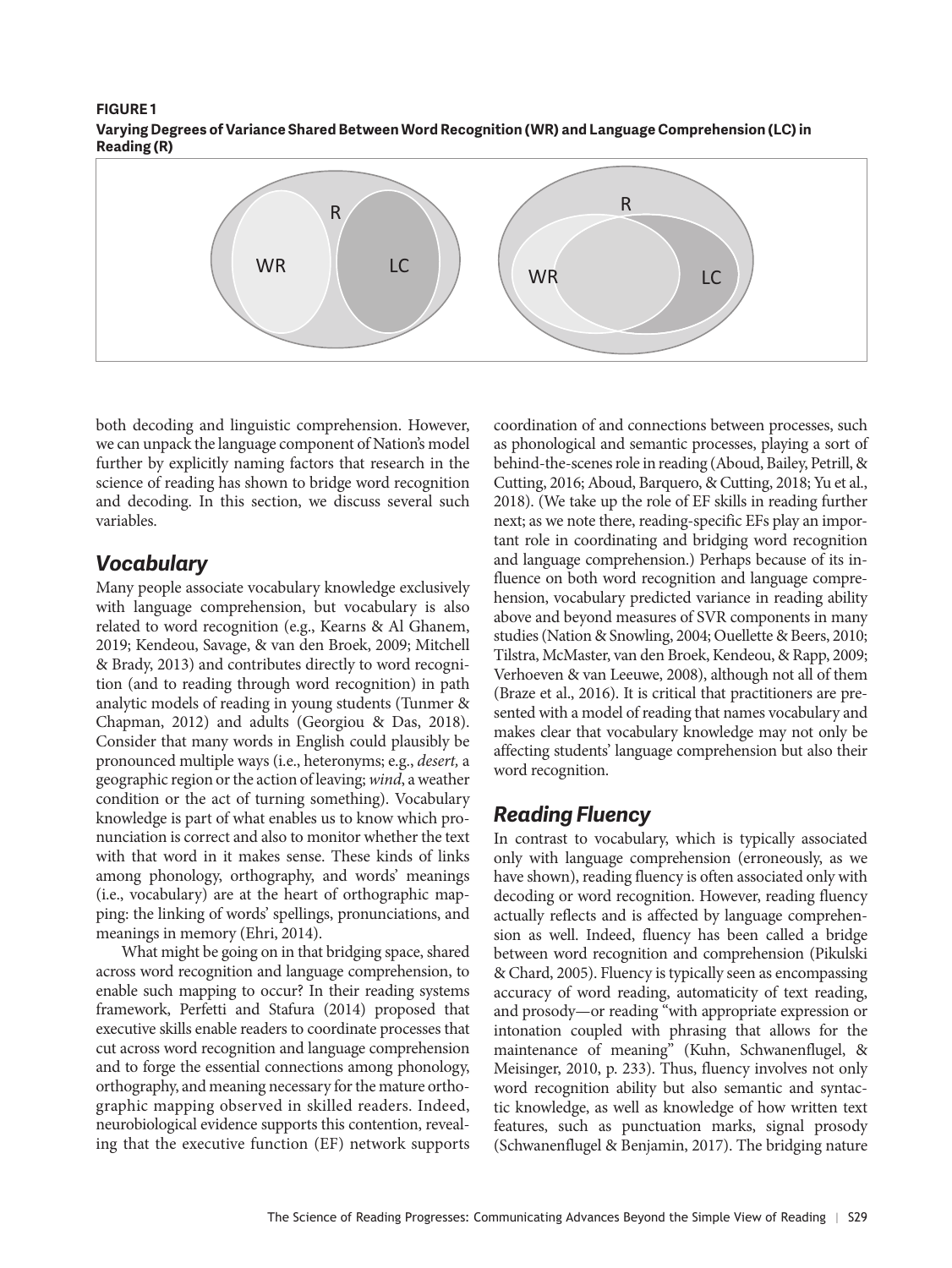of fluency may explain why some studies have found that adding a fluency term to the SVR model predicts additional variance in reading comprehension beyond word recognition and language comprehension (Adlof, Catts, & Little, 2006; Silverman, Speece, Harring, & Ritchey, 2013; Tilstra et al., 2009). Effective approaches to developing reading fluency often draw on and foster both language comprehension and word recognition (e.g., Kuhn et al., 2006; Stevens, Walker, & Vaughn, 2017), so it is important that practitioners are presented with a model more consistent with the science of reading that names fluency and reflects its shared variance with both of these constructs in contributing to reading.

### *Morphological Awareness*

Morphological awareness has been the subject of a great deal of research in recent decades. Morphological awareness has been shown to exert a direct influence on reading ability (e.g., Gottardo, Mirza, Koh, Ferreira, & Javier, 2018; Kirby et al., 2012; Zhang & Ke, 2020), is implicated in reading difficulties (e.g., Tong, Deacon, Kirby, Cain, & Parrila, 2011), and is widely understood to be related to both word recognition and language comprehension. Importantly, morphological awareness provides a clear counter to the notion that we can develop reading simply by working on word recognition and oral language, as morphological awareness has a particular value in written text. For example, morphological awareness allows a reader to recognize that the written words *magic* and *magician* are semantically related despite considerable differences in their oral pronunciation. Morphological awareness is not named in the SVR or many other models of reading, yet research has documented the contributions of morphological awareness to reading, including through word recognition and language comprehension. Further, instruction in morphological awareness has been shown to foster reading achievement in students with and without reading disabilities (e.g., Goodwin & Ahn, 2010, 2013). It is important that a model of reading presented to practitioners includes morphological awareness.

### *Summary*

In sum, presenting practitioners with models that depict word recognition and language comprehension as entirely separate is inconsistent with research, which has documented considerable shared variance between these constructs in the prediction of reading. Research has identified important constructs that bridge word recognition and language comprehension, predict reading, are implicated in reading difficulty, and are amenable to instruction, including, but not limited to, vocabulary, reading fluency, and morphological awareness. Models of reading presented to practitioners should reflect this updated science of reading.

# **Active Self-Regulation Is Central to Reading**

A large and growing body of research has demonstrated that skilled readers are highly active, strategic, and engaged, deploying executive skills to manage the reading process (e.g., Georgiou & Das, 2018; Ho & Lau, 2018; Pressley & Afflerbach, 1995). Readers play a central role in making reading happen. In addition to acquiring necessary word-reading and language comprehension knowledge and skills, readers must learn to regulate themselves, actively coordinate the various processes and text elements necessary for successful reading, deploy strategies to ensure reading processes go smoothly, maintain motivation, and actively engage with text. None of this is apparent to practitioners in the SVR model. Yet, as we describe next, active self-regulation is amenable to instruction. Thus, to be consistent with the current state of the science of reading, a model of reading for practitioners should explicitly address active self-regulation and include the clusters of skills and strategies discussed next.

## *EF Skills*

EF skills are higher order self-regulatory neurocognitive processes recruited particularly in complex, goal-directed tasks. EFs include three core skills—cognitive flexibility, working memory, and inhibitory control—and skills such as attention and planning (Dawson & Guare, 2018; Diamond, 2013). In recent years, EFs have been the subject of an enormous amount of scientific research in relation to reading (for reviews, see Butterfuss & Kendeou, 2018; Cartwright, 2015; Follmer, 2018). Scientific evidence indicates that both domain-general and readingspecific EFs contribute to reading. We address each of these below.

## *Domain-General EF*

Several EF skills contribute directly to reading: cognitive flexibility (also called shifting; Georgiou, & Das, 2018; Kieffer, Vukovic, & Berry, 2013), inhibitory control (Kieffer et al., 2013; Potocki, Sanchez, Ecalle, & Magnan, 2017), working memory (Nouwens, Groen, Kleemans, & Verhoeven, 2020; Potocki et al., 2017; Sesma, Mahone, Levine, Eason, & Cutting, 2009), planning (Nouwens et al., 2020; Sesma et al., 2009), and attentional control (Conners, 2009). These contributions make sense, given the complexity of reading processes that require the ability to direct attention to particular aspects of text (attentional control), build and maintain a model of text meaning while decoding the words in the text (working memory), suppress distracting information (inhibitory control), shift continuously between key processes (cognitive flexibility), and plan and manage one's progression toward the goal of a reading task (planning). Domain-general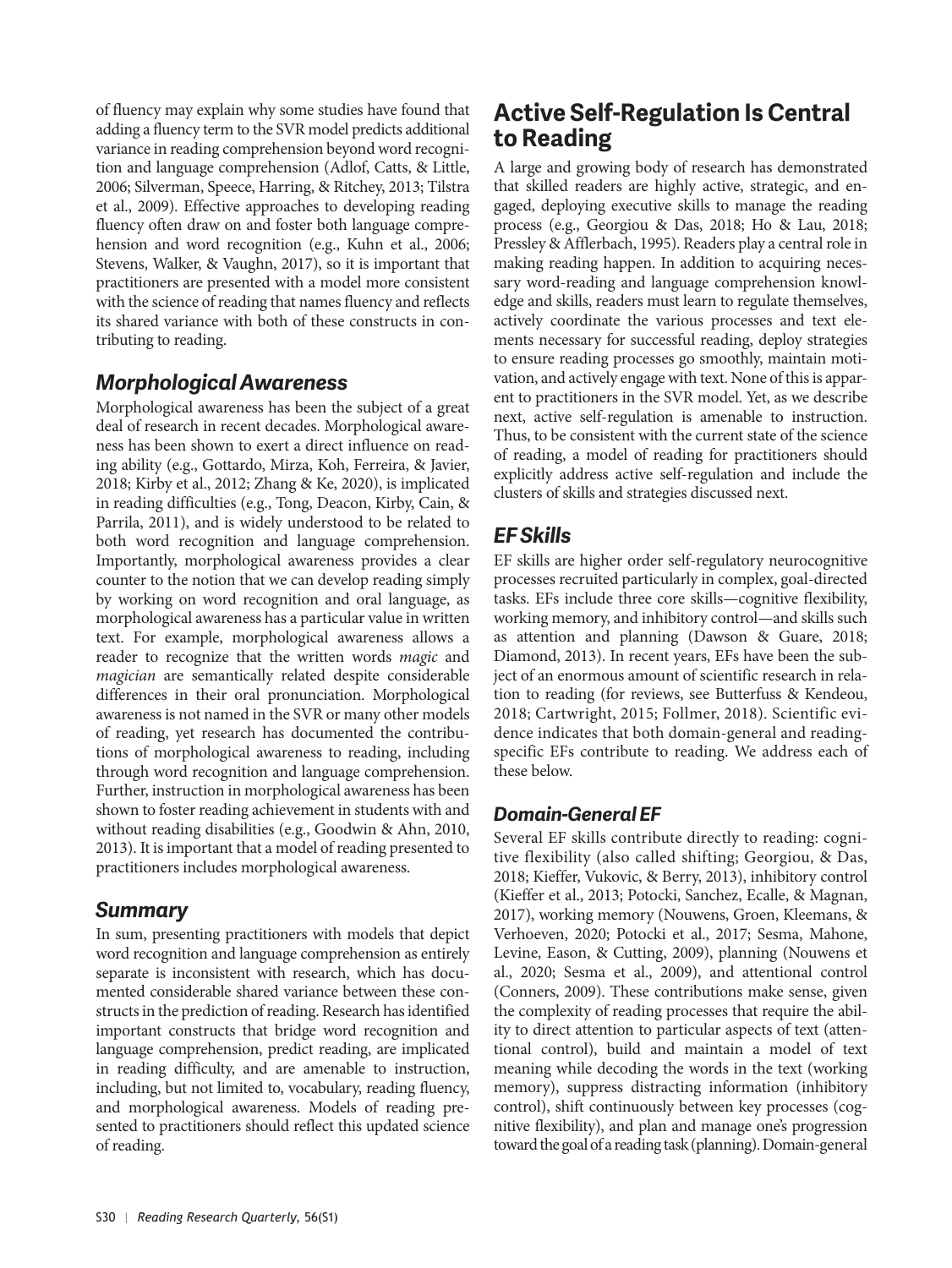EF skills also contribute to reading ability indirectly, through both word recognition and language comprehension processes (e.g., Kieffer et al., 2013; Language and Reading Research Consortium, Jiang, & Farquharson, 2018; Taboada Barber, Cartwright, et al., 2020), and thus also help explain the shared variance between word recognition and language comprehension. As noted earlier, EF skills play a key behind-the-scenes role in helping readers achieve orthographic mapping, which involves links across elements of word recognition and language comprehension (Aboud et al., 2016, 2018; Ehri, 2014; Perfetti & Stafura, 2014; Yu et al., 2018). Recent work has supported this notion, demonstrating that EF skills contribute to reading through a path from language comprehension to word recognition to reading (Cartwright, Lee, et al., 2020; Taboada Barber et al., 2021). Further, domain-general EF skills are amenable to intervention, which directly improves reading (e.g., Dahlin, 2011; Johann & Karbach, 2019; Loosli, Buschkuehl, Perrig, & Jaeggi, 2012).

EF is so important to reading that there is reason to believe that for some students, limited EF skills are the primary cause of reading difficulty. To illustrate, Cutting and Scarborough (2012) studied 19 students (7–14-year-olds) identified with poor reading comprehension despite adequate word recognition ability (Gough & Tunmer's, 1986, hyperlexic profile). The researchers administered a standardized assessment of receptive vocabulary, consistent with the SVR founders' position that standardized measures of verbal ability serve as "a reasonable estimate of C" (Gough & Tunmer, 1986, p. 9). Only 15.8% of the students showed vocabulary-only weaknesses that would be expected from a hyperlexic profile. A total of 52.6% showed difficulty in vocabulary and EF. The remaining 36.8% showed EF-only weaknesses. In other words, at least to the degree that the students' vocabulary assessment results serve as a proxy for language comprehension, for 36.8% of the sample, weaknesses in EF appeared to be the primary cause for their reading difficulty. Practitioners guided by the SVR might miss these students' difficulties entirely and be ill prepared to address these students' difficulties.

#### *Reading-Specific EF*

Domain-specific EF tasks have been shown to be even more effective for assessment and intervention in academic domains, such as reading (e.g., Melby-Lervåg & Hulme, 2013). One reading-specific EF that is amenable to intervention is graphophonological-semantic cognitive flexibility (GSF), a bridging process that involves the ability to simultaneously consider and actively switch between the letter–sound (graphophonological) and meaning (semantic) features of printed words. Thus, by definition, this ability transcends language comprehension because language comprehension does not involve graphemes, and transcends word recognition because, as

conceived in the SVR, word recognition does not include semantics. Numerous studies have shown that GSF predicts variance in reading ability above and beyond various assessments of word recognition and language comprehension in children and adults (e.g., Cartwright, 2002; Cartwright, Lee, et al., 2020; Knudsen, López, & Archibald, 2018). This type of reading-specific EF skill can be taught in order to address EF difficulties that negatively impact reading. For example, researcher-delivered GSF intervention improved EF skill and reading in typically developing students in grades 2–4 (Cartwright, 2002). Similarly, teacher-delivered GSF intervention improved EF skill and reading in third-grade students with reading comprehension difficulties, despite adequate decoding ability (Cart wright et al., 2017), and in teacher-identified struggling readers in grades 2–5, even after controlling for word recognition, verbal ability, and grade level (Cartwright, Bock, et al., 2020). Given these and other findings, we appreciate Cutting, Bailey, Barquero, and Aboud's (2015) version of Scarborough's (2001) rope model of reading, in which EF is added by encircling the strands of the rope. That depiction helps communicate the important role of EF in reading. In contrast, there is no place in the original SVR for EF skills, nor does the SVR suggest EF interventions as an option for instruction or intervention for reading difficulty. Models consistent with the science of reading must include a role for EF skills.

## *Motivation and Engagement*

Motivation and engagement also reflect active, selfregulated reading and predict reading ability above and beyond word recognition and language comprehension (Cartwright, Lee, et al., 2020; Taboada Barber, Klauda, & Stapleton, 2020). Further, engagement mediates effects of word recognition on reading (Taboada Barber, Klauda, & Stapleton, 2020); additional work is needed to understand whether and how motivation and engagement contribute through the shared variance between word recognition and language comprehension. One might also make the argument that motivation operates solely through EF, which we previously established predicts reading ability, but a study that included EF in addition to SVR components still found motivation to predict variance in reading ability beyond EF skills (Cartwright, Lee, et al., 2020).

Efforts to implement practices for fostering reading motivation have been shown to improve reading achievement. For example, Guthrie and Klauda (2014) demonstrated statistically significant effects of an intervention (Concept-Oriented Reading Instruction) designed to im prove motivation and engagement on informational text comprehension in a sample of 615 seventh-grade students; increases in students' intrinsic motivation for, and engagement with, reading were also observed. Furthermore, a recent systematic review and meta-analysis (McBreen &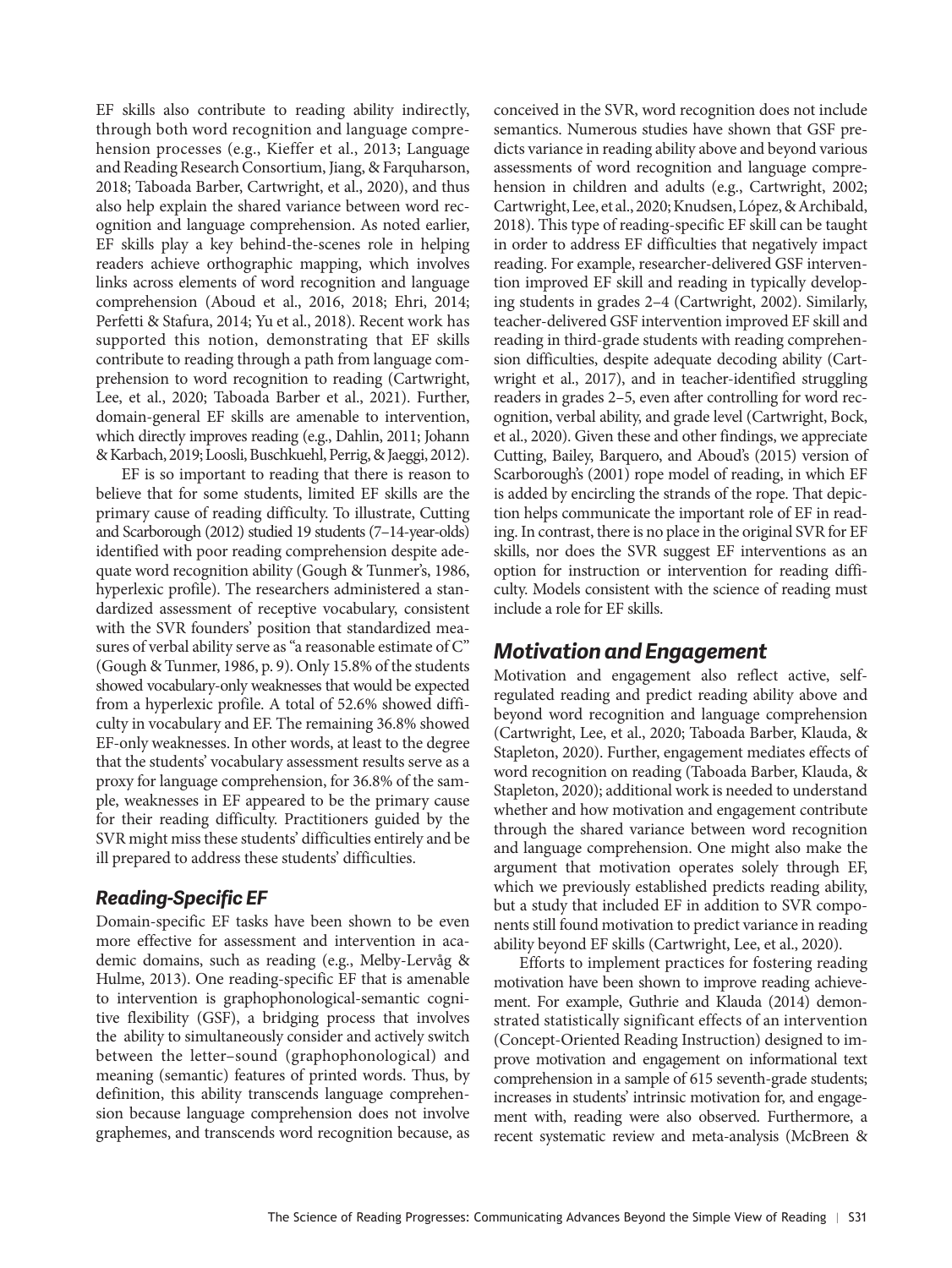Savage, 2020) examined the impact of various approaches to enhancing reading motivation, including instruction in self-regulation, instruction to foster students' reading interests and sense of the value of reading, and instruction designed to shift students' mind-sets around reading success and difficulty. The researchers meta-analyzed 49 studies and found positive effects on word reading, reading fluency, and reading comprehension. Given that motivation and engagement predict reading achievement and are amenable to instruction, it is important that a model of reading explicitly draws practitioners' attention to these additional aspects of the science of reading.

## *Strategy Use*

Another aspect of active self-regulation entailed in reading, and perhaps the one most familiar to practitioners, is the use of reading strategies. "Reading strategies are deliberate, goal-directed attempts to control and modify the reader's efforts to decode text, understand words, and construct meanings of text" (Afflerbach, Pearson, & Paris, 2008, p. 368; see also Manoli & Papadopoulou, 2012). De veloping readers are able to use strategies, such as chunking words into parts to decode them, and research has shown that teaching students decoding strategies im proves the ability to read some types of words (e.g., Steacy, Elleman, Lovett, & Compton, 2016). Readers also use strategies to ascertain the meanings of unfamiliar words as they read, such as drawing on sentential context or graphics for clues to word meaning. It is less clear whether instruction in doing so improves comprehension; thus far, it appears that interventions that teach flexible use of a number of vocabulary strategies are most promising (Wright & Cervetti, 2017).

A large amount of research has focused on comprehension strategies, such as asking oneself questions as one reads or generating mental images during reading. Research has long shown that comprehension strategy use predicts reading ability (e.g., Samuelstuen & Bråten, 2005). In fact, comprehension strategy use has been shown to predict reading ability even beyond word recognition and language comprehension. For example, in studies of a model of reading comprehension developed and tested repeatedly by multiple research teams over the past 15 years, the direct and inferential mediation (DIME) model of reading comprehension, comprehension strategy use directly predicts reading in a structural equation model that includes measures of vocabulary (as a proxy for language comprehension) and word reading, as well as inferencing and background knowledge (Ahmed et al., 2016; Cromley & Azevedo, 2007; Cromley et al., 2010). A study independent of the DIME model, also employing structural equation modeling, found that comprehension strategies (and working memory) predicted reading ability in a model that included reading fluency and vocabulary

(Muijselaar et al., 2017). Although these models did not include an array of EF skills, it is notable that some research has suggested that GSF may mediate the relation between strategy use and reading ability (Gnaedinger, Hund, & Hesson-McInnis, 2016).

There is an extensive body of scientific research showing that teaching comprehension strategies improves reading, even in young students, in students with learning disabilities, and in whole-class formats (e.g., Berkeley, Scruggs, & Mastropieri, 2010; Okkinga et al., 2018; Shanahan et al., 2010). Strategy application typically involves not only an oral language context but also a written language context. In fact, some strategies, such as previewing a text and rereading, do not have a clear correlate in an oral language comprehension context. Given that comprehension strategies predict reading ability and are amenable to instruction, it is important to present a model of reading for practitioners that explicitly includes comprehension strategies to more fully reflect the science of reading.

### *Summary*

Scientific research on reading has found that active selfregulation, including but not limited to EF skills, motivation and engagement, and strategy use, impact reading and can be impacted by instruction. Thus, a model of reading for practitioners should include these elements.

# **The Active View of Reading**

In Figure 2, we offer our active view of reading model, which reflects the three major research advances discussed in the previous sections. A key feature of the model is that it explicitly lists contributors to reading—and, thus, potential causes of reading difficulty—within, across, and beyond the broad categories of word recognition and language comprehension. This feature of the model reflects the research we reviewed in the section on causes of reading difficulty, in which we documented that not all profiles of reading difficulty are explained by low word recognition and/or language comprehension and that there are many distinct profiles of reading difficulty within contributors to word recognition and/or language comprehension.

A second feature of the active view of reading model is that it depicts word recognition and language comprehension as overlapping and explicitly identifies processes that bridge these constructs. This feature of the model reflects the shared variance (i.e., the overlap) that many studies have found between word recognition and language comprehension and reflects research on contributors to reading that bridge word recognition and language comprehension (see the Word Recognition and Language Comprehension Are Not Entirely Separate, and Important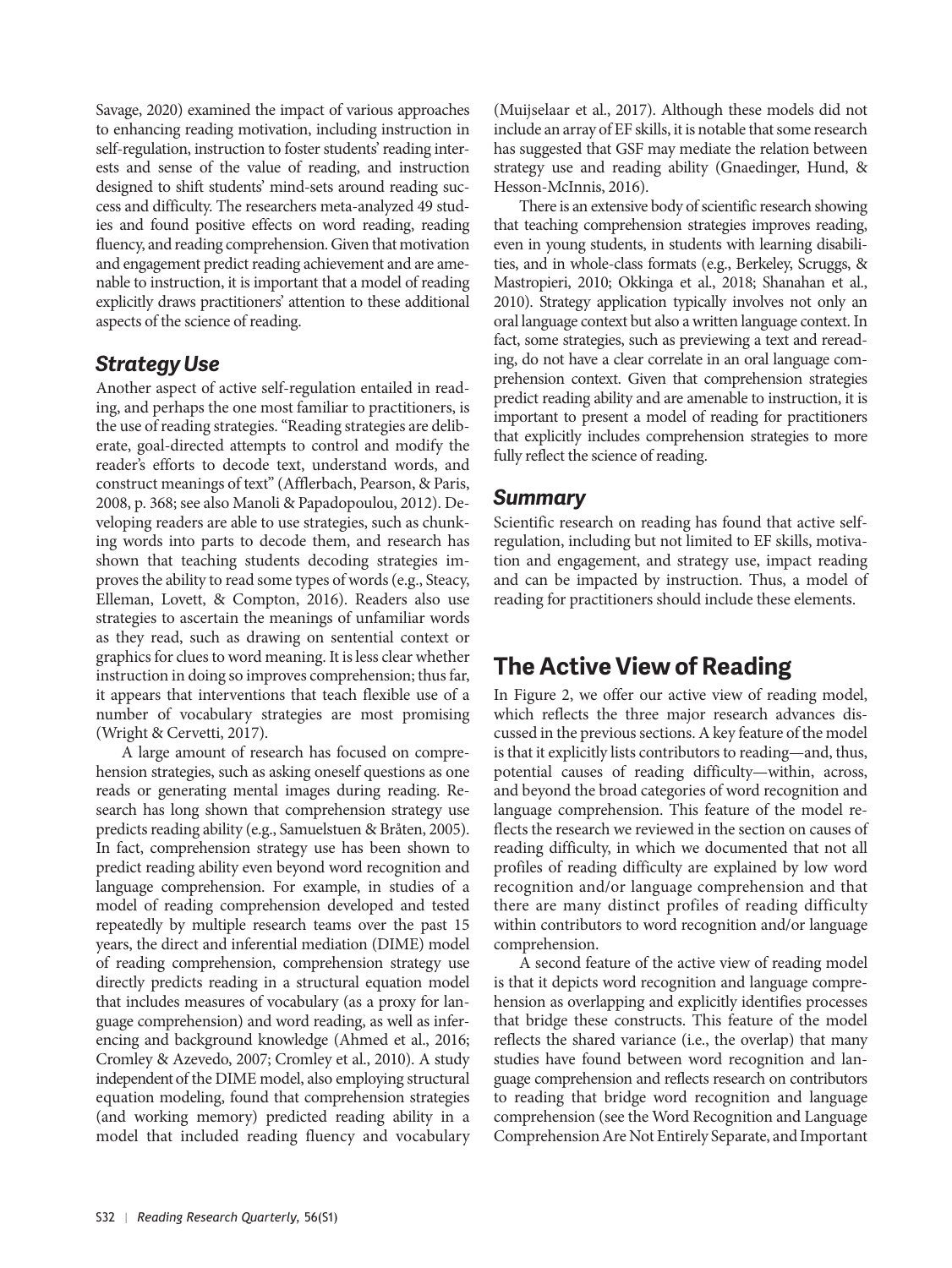

**FIGURE 2**

FIGURE<sub>2</sub>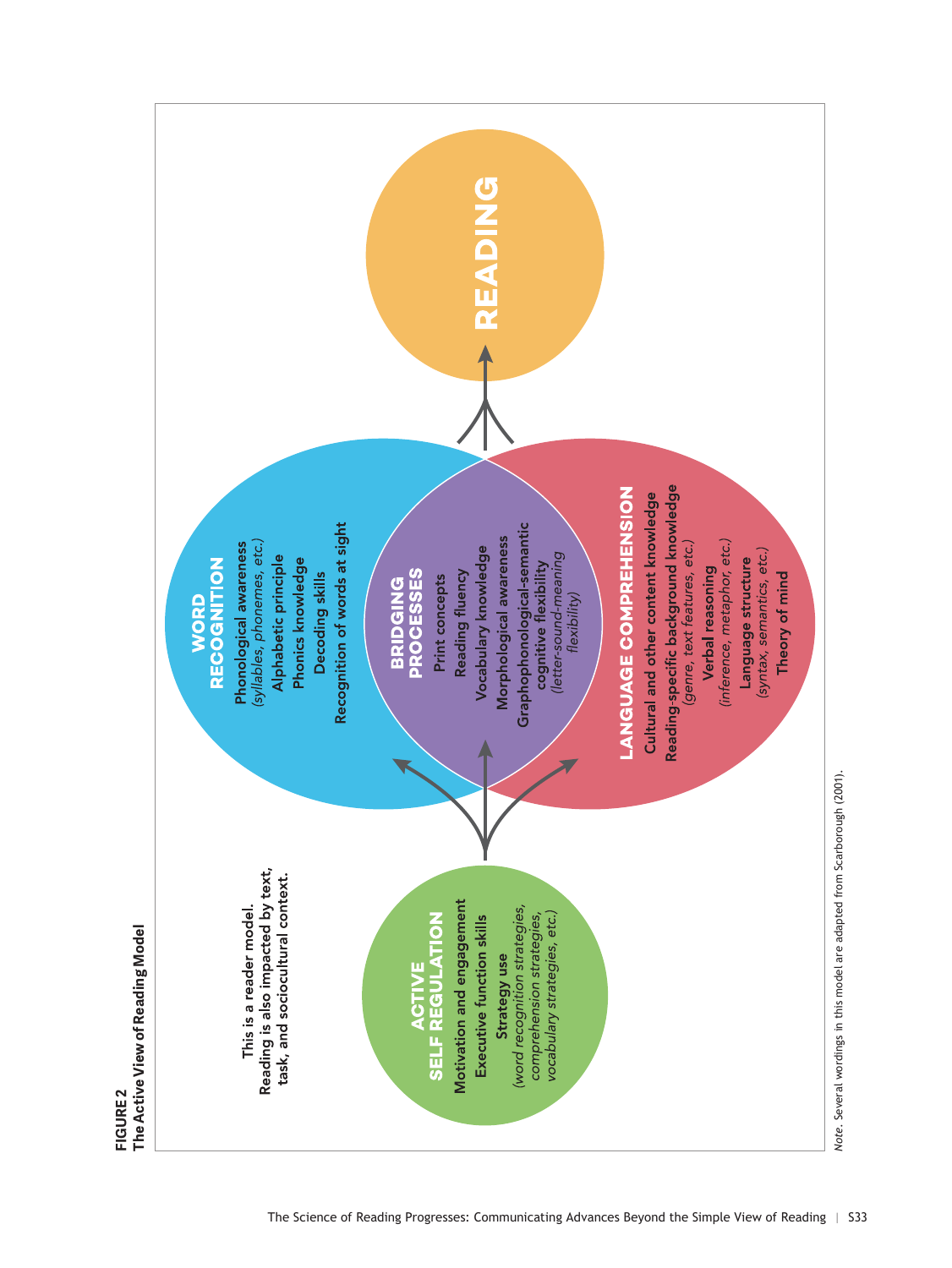Processes Bridge Them section). This feature is an important departure from the SVR, which depicts decoding and listening comprehension as entirely separate and does not name processes that bridge these constructs. As we explain in the next section, this is an important departure not only from the SVR but also from several other models of reading.

A third feature of the active view of reading is inclusion of active self-regulation and its placement as influencing word recognition, bridging processes, and language comprehension (see the three arrows in Figure 2). This feature of the model allows researchers to account for many findings from the large body of research on the impact of motivation and engagement, EF skills, and strategy use on reading (see the Active Self-Regulation Is Central to Reading section).

A fourth feature of the active view of reading is that each construct named in the model is instructionally malleable; that is, practitioners can affect it. In Table 2, we define each construct and provide an example of a study (or review of studies) showing that instruction in that construct can improve reading comprehension.

## **How the Active View of Reading Compares With Other Models of Reading**

We are certainly not the first to call for a model of reading that expands beyond the SVR. In this section, we discuss how the active view of reading compares with some other models of reading.

## *The Rope Model*

Next to the SVR, the rope model of reading (Scarborough, 2001; see Figure 3) is perhaps the model most commonly shared with practitioners. In our view, this model is a substantial improvement over the SVR because the rope model unpacks the word recognition and language comprehension constructs, as we call for in this article. In fact, there is a great deal of overlap in the constructs included in the rope model and those in our active view of reading model, although in some cases, we use somewhat different labels, grain sizes, or groupings. Additionally, although an updated version of the rope model exists, and includes an EF strand that weaves around and through the other rope elements (Cutting et al., 2015), the original model is the one that is routinely shared with practitioners (e.g., International Dyslexia Association, 2018).

Within language comprehension, there is one construct in our active view of reading model not represented in the rope model: theory of mind. Theory of mind—the understanding of one's own and others' mental states,

such as thoughts, feelings, beliefs, intentions, or desires has been included in recent models of reading (e.g., the direct and indirect effects model of reading [DIER]; Kim, 2017) and is an important contributor to reading (for a review, see Dore, Amendum, Golinkoff, & Hirsh-Pasek, 2018). Theory of mind develops across childhood and supports inferences about others' actions in everyday life, such as when a child understands that her mother is looking under the couch for her missing keys because she thinks they are there, even though the child knows the missing keys are on the table. These kinds of social inferences about characters' thoughts, feelings, and intentions contribute to reading concurrently and longitudinally (Guajardo & Cartwright, 2016) but do not necessarily occur naturally for elementary school students, who are more likely to focus on characters' actions, with limited attention paid to characters' internal mental or emotional motivations unless they are stated explicitly (e.g., Shannon, Kameenui, & Baumann, 1988). Instruction in such social reasoning improves reading comprehension (e.g., Lysaker, Tonge, Gauson, & Miller, 2011) but may be missed by practitioners guided by the rope model.

A second way in which the active view of reading differs from the rope model is that the latter model does not have processes shared across word recognition and language comprehension (the overlapping ovals in our model), at least until the two major strands of the model braid together. The rope model places vocabulary only in language comprehension, whereas we characterize it as a bridging process based on research reviewed earlier. The rope model places print concepts in language comprehension, but instead, we place them in bridging processes because print concepts are needed not only for language comprehension but also for word recognition. For example, the concept of directionality (the direction in which we read words; e.g., left to right in English) is a necessary component of word recognition. Another construct we depict as a bridging skill, fluency, is not named in the rope model, but once the strands braid together, the model states that skilled reading entails "fluent execution and coordination of word recognition and text comprehension" (Scarborough, 2001, p. 98). Two other constructs in the bridging processes portion of our model, GSF and morphological awareness, are not included in the rope model; we include those because of the findings of research reviewed earlier in this article.

A third way in which the rope model differs from the active view of reading is that the former model does not include the active self-regulation category. One construct that we placed in that category, strategy use, is included in the rope model in some sense with the arrow labeled "increasingly strategic" (see Figure 3), although that label is applied only to the language comprehension strand of the rope. Two other constructs that we placed in the active self-regulation category—motivation and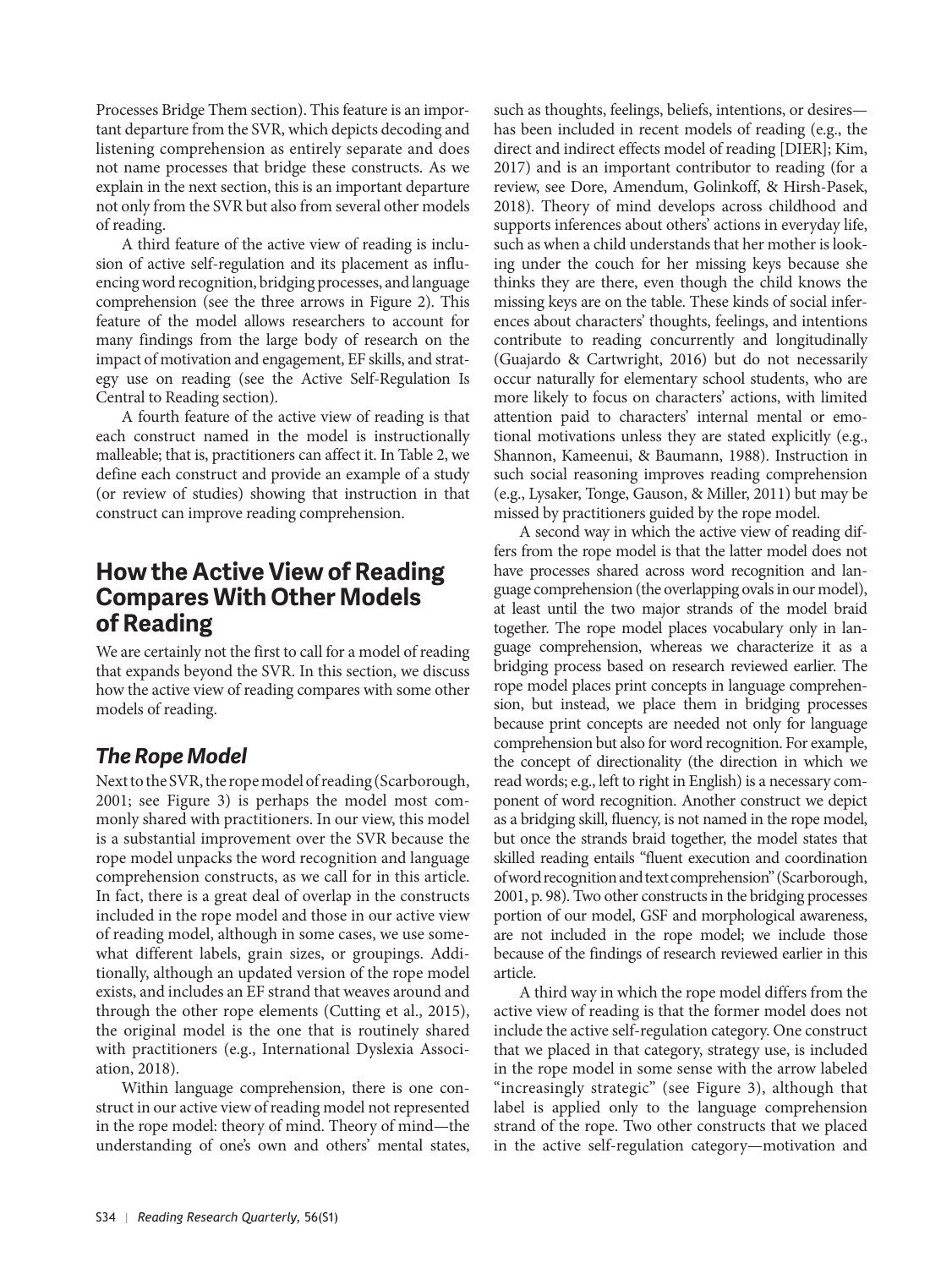#### **TABLE 2 Definition and Example Supporting Study (or Review of Studies) for Each Construct Within the Active View of Reading Model**

| Construct in the model                               | Definition of the construct                                                                                                                                                                                         | Example study finding that instruction<br>in the construct improves reading<br>comprehension                                                                   |
|------------------------------------------------------|---------------------------------------------------------------------------------------------------------------------------------------------------------------------------------------------------------------------|----------------------------------------------------------------------------------------------------------------------------------------------------------------|
| Active self-regulation                               |                                                                                                                                                                                                                     |                                                                                                                                                                |
| Motivation and engagement                            | Reading motivation involves expecting value in,<br>having interest in, and having a desire to read;<br>motivation facilitates engagement, which is<br>active participation in reading and interaction<br>with text. | McBreen and Savage (2020)                                                                                                                                      |
| Executive function skills                            | Higher order self-regulatory neurocognitive<br>processes recruited particularly in complex, goal-<br>directed tasks (including reading)                                                                             | Johann and Karbach (2019)                                                                                                                                      |
| Strategy use                                         | "Deliberate, goal-directed attempts to control<br>and modify the reader's efforts to decode text,<br>understand words, and construct meanings of<br>text" (Afflerbach, Pearson, & Paris, 2008, p. 368)              | Word-reading strategies: Lovett et al.<br>(2000)<br>Comprehension strategies: Okkinga et al.<br>(2018)                                                         |
| Word recognition                                     |                                                                                                                                                                                                                     |                                                                                                                                                                |
| Phonological awareness                               | Conscious attention to the sounds in spoken<br>language, including words, syllables, onsets,<br>rimes, and individual phonemes (phonemic<br>awareness)                                                              | Ehri et al. (2001)                                                                                                                                             |
| Alphabetic principle                                 | The understanding that in alphabetic languages,<br>sounds in spoken language are represented by<br>letters in written language                                                                                      | This construct is typically taught along with<br>those above and/or below this row.                                                                            |
| Phonics knowledge                                    | Knowledge of specific phoneme-grapheme<br>relations, such as that the letters sh together<br>typically represent the sound heard at the<br>beginning of the word ship                                               | Connelly, Johnston, and Thompson (2001)                                                                                                                        |
| Decoding skill                                       | The ability to associate graphemes with<br>phonemes and to blend those phonemes to<br>produce a word                                                                                                                | Cunningham (1990)                                                                                                                                              |
| Recognition of words at sight                        | The ability to identify/read a word automatically<br>or at sight, which typically results from having<br>previously decoded the word multiple times                                                                 | McArthur et al. (2015)                                                                                                                                         |
| <b>Bridging processes</b>                            |                                                                                                                                                                                                                     |                                                                                                                                                                |
| Print concepts                                       | Understanding of how print works, such as<br>reading it from left to right and top to bottom in<br>English                                                                                                          | This construct is typically taught along with<br>others, but effects on comprehension have<br>been found by Piasta, Justice, McGinty, and<br>Kaderavek (2012). |
| Reading fluency                                      | The accuracy, automaticity, and prosody with<br>which a person reads                                                                                                                                                | Stevens, Walker, and Vaughn (2017)                                                                                                                             |
| Vocabulary knowledge                                 | Understanding of the denotative and connotative<br>meanings of words and phrases within a language                                                                                                                  | At least for comprehension of passages with<br>taught words: Wright and Cervetti (2017)                                                                        |
| Morphological awareness                              | Awareness and knowledge of the smallest<br>meaningful units in language, such as recognizing<br>that returnable has three morphemes: re, turn,<br>and able                                                          | Goodwin and Ahn (2013)                                                                                                                                         |
| Graphophonological-semantic<br>cognitive flexibility | The ability to simultaneously consider and<br>actively switch between the letter-sound<br>(graphophonological) and meaning (semantic)<br>features of printed words                                                  | Cartwright, Bock, et al. (2020)                                                                                                                                |

(*continued*)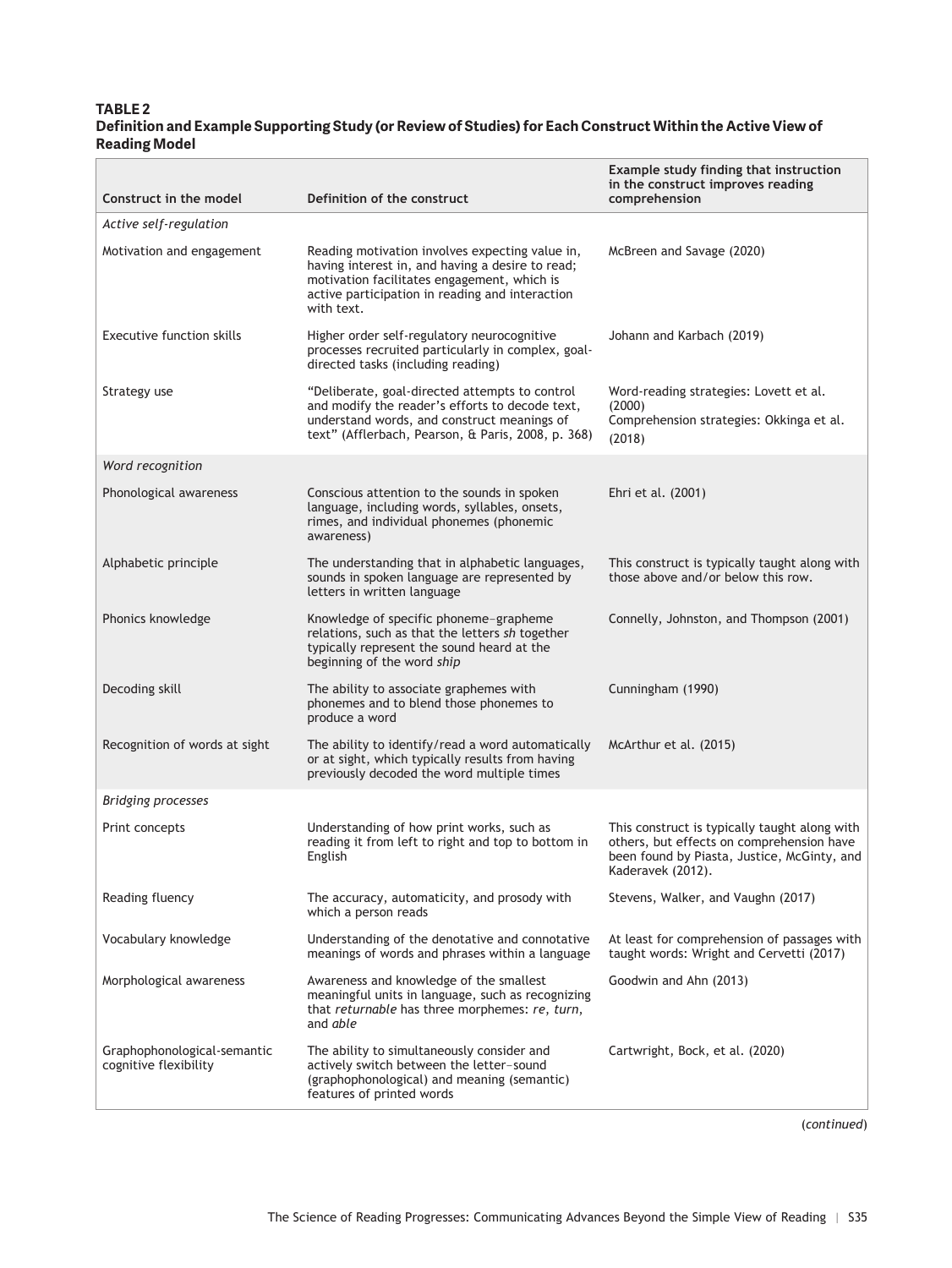#### **TABLE 2 Definition and Example Supporting Study (or Review of Studies) for Each Construct Within the Active View of Reading Model (***continued***)**

| Construct in the model                   | Definition of the construct                                                                                                                                                                                                                                                                                                                    | Example study finding that instruction<br>in the construct improves reading<br>comprehension |
|------------------------------------------|------------------------------------------------------------------------------------------------------------------------------------------------------------------------------------------------------------------------------------------------------------------------------------------------------------------------------------------------|----------------------------------------------------------------------------------------------|
| Language comprehension                   |                                                                                                                                                                                                                                                                                                                                                |                                                                                              |
| Cultural and other knowledge             | A body of information acquired over time through<br>experiences, such as formal education and daily<br>activities within one's cultural group(s)                                                                                                                                                                                               | Cabell and Hwang (2020)                                                                      |
| Reading-specific background<br>knowledge | Knowledge specific to understanding written<br>language, such as knowledge of common genres<br>of written text and written text features (e.g.,<br>headings, diagrams)                                                                                                                                                                         | Hebert, Bohaty, Nelson, and Brown (2016)                                                     |
| Verbal reasoning                         | Reasoning about aspects of text meaning beyond<br>vocabulary and printed text, such as when making<br>inferences or when interpreting the nonliteral<br>meanings of metaphors and figures of speech                                                                                                                                            | <b>Elleman (2017)</b>                                                                        |
| Language structure                       | The organization of language to convey meaning,<br>such as how words are ordered within a sentence<br>(syntax); some aspects of language structure are<br>encompassed in other constructs                                                                                                                                                      | <b>Weaver (1979)</b>                                                                         |
| Theory of mind                           | A kind of social reasoning that involves "the<br>ability to understand and take into account<br>one's own and others' mental states (Premack<br>& Woodruff, 1978)" (Weimer et al., 2021, p.<br>1), including characters' mental states (e.g.,<br>thoughts, feelings, intentions) to understand,<br>reason about, and make inferences from text | Lysaker, Tonge, Gauson, and Miller (2011)                                                    |

engagement, and EF—are not included in the original rope model at all. Notably, Cutting and colleagues' (2015) update of the rope model incorporates EF through arrows surrounding each strand of the rope. However, as we noted earlier, the original rope model, without attention to EF, is the version most commonly shared with and referenced by practitioners (e.g., International Dyslexia Association, 2018).

In sum, the rope model unpacks the word recognition and language comprehension constructs of the SVR and shows that, at least eventually, they are coordinated. However, quite understandably given the age of the rope model, it does not reflect some other key research advances from the science of reading, such as the contributions of theory of mind, morphological awareness, GSF, motivation and engagement, and EF to reading. The rope model also does not fully reflect research showing shared variance or bridging processes between language comprehension and word recognition, nor does it guide practitioners to consider potential causes for reading comprehension difficulties outside word recognition and language comprehension. Therefore, we see the active view of reading as a valuable update to the rope model, reflecting more of the research that has been conducted on the science of reading.

# *The DIME and DIER Models*

Goals in model building vary. Our goal in proposing the active view of reading was to offer an alternative to the dominant model presented to practitioners, the SVR, that reflects key insights from scientific research on reading not captured in the SVR. Other models that have been proposed to expand on the SVR have been intended to model statistically the processes involved in skilled reading, so the models have been presented as structural equation models with factor loadings and so forth. Two theories that model reading in this way, which we mentioned previously, are the DIME and DIER models. Each unpacks the word recognition and language comprehension components of reading, while drawing attention to other contributors to skilled reading not obvious, or completely missed, in the original SVR. For example, the DIME model adds background knowledge, inference, and strategies constructs (Ahmed et al., 2016), and the DIER model adds inference, comprehension monitoring, grammar, working memory, and theory of mind components (e.g., Kim, 2017). Neither model fully addresses the self-regulatory variables we identified in the active view of reading, such as domain-general and reading-specific EFs and motivation and engagement. Also, neither model addresses the substantial overlap between word recognition and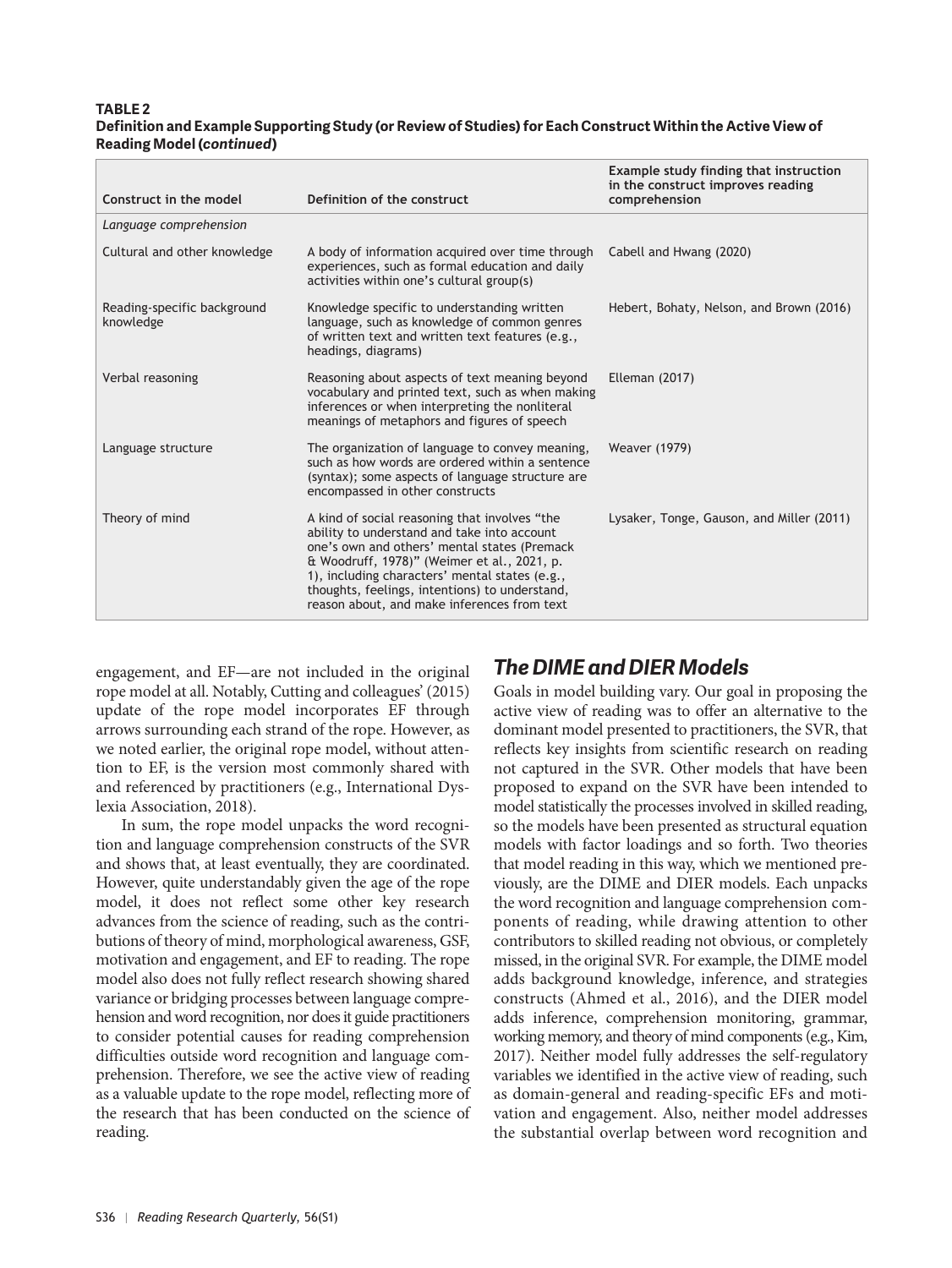#### **FIGURE 3 The Rope Model of Reading**



*Note*. From "Connecting Early Language and Literacy to Later Reading (Dis)abilities: Evidence, Theory, and Practice," by H.S. Scarborough, 2001, in S.B. Neuman and D.K. Dickinson (Eds.), *Handbook of Early Literacy Research* (Vol. 1, p. 98), New York, NY: Guilford. Copyright 2001 by The Guilford Press. Reprinted with permission.

language comprehension constructs, as well as the skills that bridge both constructs. Understandably, given the two models' purposes, neither as readily offers practical implications for identification of, and intervention for, students with reading difficulties.

## *The Componential Model of Reading*

Soon before the rope model (Scarborough, 2001) was published, Joshi and Aaron (2000) published "The Component Model of Reading: Simple View of Reading Made a Little More Complex." Their model, now called the componential model of reading, has undergone multiple iterations (e.g., Aaron, Joshi, Boulware-Gooden, & Bentum, 2008; Li, Koh, Geva, Joshi, & Chen, 2020). In brief, the componential model features a cognitive domain with word recognition and linguistic comprehension as the two primary components (drawn from the SVR); a psychological domain, which includes motivation; and an ecological domain, which includes contextual factors, such as the number of books in the home. The inclusion of these ecological factors suggests that the purpose of the model is somewhat different from the purpose of the SVR and other models discussed in this article. The componential model aims to include constructs, such as number of books in the home, that are not actually part of the process of reading, not implicated in reading disability, and not amenable to instruction.

The componential model of reading has been empirically supported in studies that tested various complex statistical structural models, similar to the DIER and DIME models, to understand how constructs within the cognitive, psychological, and ecological domains interact to predict reading (for a test of this theory in bilingual learners, see Li et al., 2020). Additionally, the componential model provides some implications for instruction, such as addressing students' weaknesses in components of decoding (word recognition) or linguistic comprehension, improving motivation, and considering ecological factors that may impact reading comprehension (Joshi, 2019).

One way in which the componential model of reading differs from the active view of reading is that the former model points to the SVR's original, limited classifications in conceptualizing bases of reading disability (Joshi, 2019), whereas the latter model draws attention to factors within and outside word recognition and language comprehension as potential causes of reading disability. A second way the componential model differs from the active view is that the former model's cognitive domain parallels that of the SVR and its contemporary expansion, the rope model (Scarborough, 2001), by proposing two separate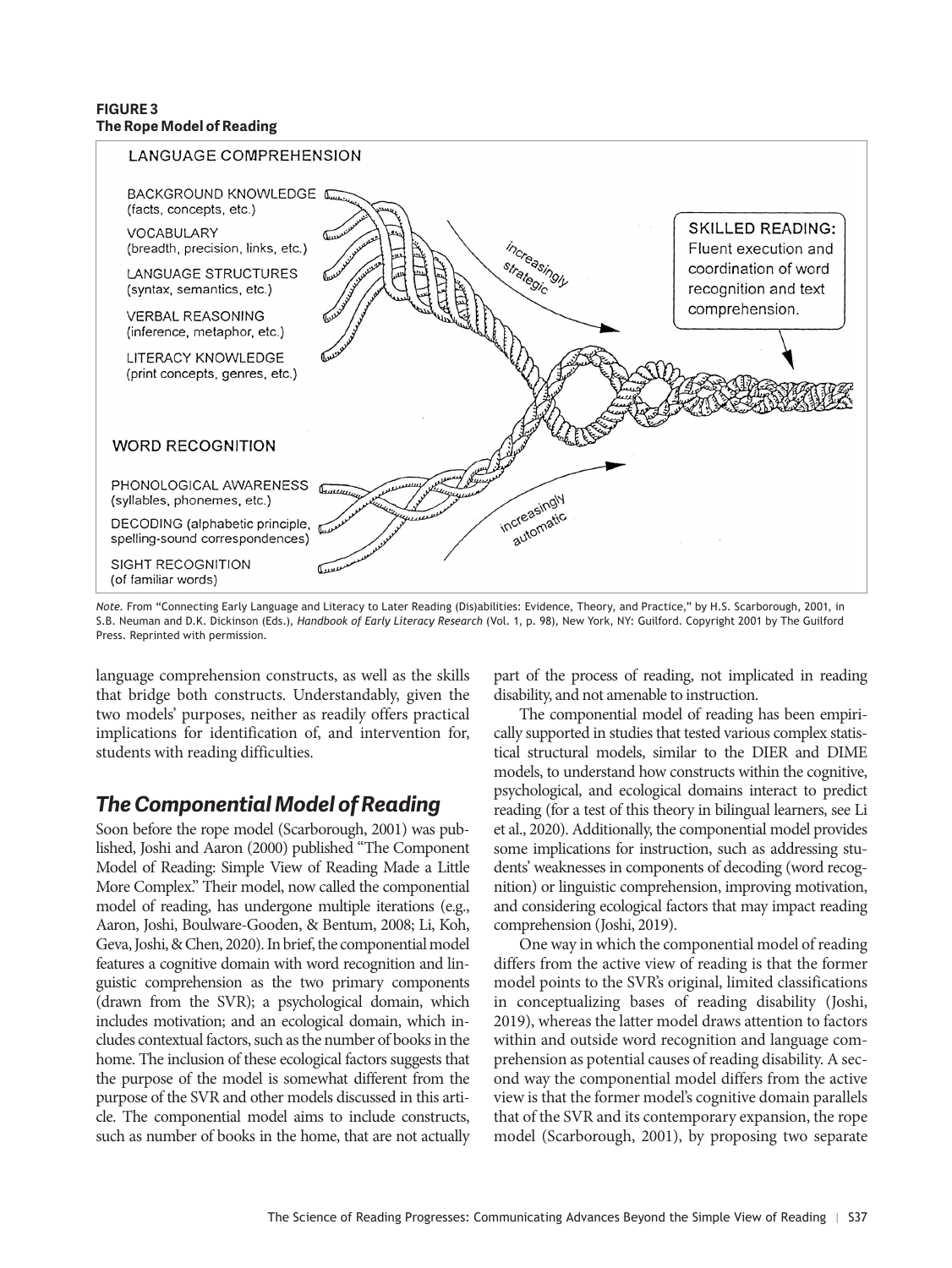constellations of skills that constitute the word recognition and language comprehension components. The active view of reading expands on the componential model by addressing the substantial overlap between, rather than orthogonality of, word recognition and language comprehension and identifying bridging processes that contribute to both elements of the componential model's cognitive domain. Finally, a third way the active view expands beyond the componential model is in the inclusion of active, self-regulatory processes that drive word recognition, language comprehension, and the processes that bridge those skills. The componential model's inclusion of motivation and ecological factors certainly extends it beyond the SVR. However, in our reading of the componential model, there is no component that addresses causes of reading disability beyond those within word recognition or language comprehension, the shared variance (i.e., overlap) between word reading and linguistic comprehension, or some self-regulation processes that contribute to and through that overlap, such as executive functioning (e.g., Taboada Barber et al., 2021).

## *The Cognitive Foundations Framework*

As noted earlier, two of the researchers involved in the original work on the SVR offered a new model called the cognitive foundations framework (Hoover & Tunmer, 2020). This model retains the notion that reading comprises two broad constructs, word recognition (decoding in the original SVR) and language comprehension (originally either linguistic or listening comprehension in the original SVR). The cognitive foundations framework unpacks language comprehension into two components: (1) background knowledge and inferencing skills and (2) linguistic knowledge. Within linguistic knowledge, the model lists phonological, syntactic, and semantic knowledge. Within word recognition, the model lists one component, orthographic coding skill. Within orthographic coding skill are concepts about print and knowledge of the orthographic principle. Finally, knowledge of the orthographic principle comprises knowledge of orthographic units and phonological awareness.

All of the constructs in the cognitive foundations framework are also included in the active view of reading, although they are sometimes grouped, subgrouped, or labeled in different ways. Some items within the active view of reading are not included or explicitly named in the cognitive foundations framework, such as morphological awareness and theory of mind. The active view of reading also differs from the cognitive foundations framework in reflecting the shared variance between word recognition and language comprehension and the bridging skills that cut across and contribute to both of these constructs. Hoover and Tunmer (2020) noted a bidirectional relation in that better reading comprehension contributes

to better word recognition and better language comprehension over time. The active self-regulation component of the active view of reading (which, again, includes motivation and engagement, EF skills, and strategy use) is not included in the cognitive foundations framework. With respect to categorization of reading disabilities, Hoover and Tunmer presented a more complex typology than in the SVR, although they continued to have all disabilities occurring through word recognition, language comprehension, or both. We reviewed research supporting our position with respect to each of these differences earlier (see Table 1), and with respect to instruction, example studies are provided in Table 2.

# **Limitations of the Active View of Reading**

Although we see our active view of reading model as comparing favorably with existing models of reading, it has several limitations that should be noted. First, it only reflects research conducted to date. We fully expect that as research on the science of reading continues, our model will need to be updated or replaced as well. Second, like the SVR, our model directly addresses only reader factors in reading, not how texts, tasks, and sociocultural context impact reading or reading development. In previous work aimed at practitioners, we attempted to use a metaphor, driving, to explain the role of text and context, as well as the reader, in the reading process (Cartwright & Duke, 2019; Duke & Cartwright, 2019). There have also been important efforts to build and test models that illuminate for the research community how texts and contexts impact reading (e.g., the complete view of reading; Francis, Kulesz, & Benoit, 2018), but understandably, those models consider far fewer reader factors than we have included here. All of this said, our highlighting of the role of the reader's cultural and other content knowledge in our model identifies a mechanism by which the sociocultural context and the reader's social identity, including racial, religious, socio economic, gender, and many other sociodemographic aspects of identity, impact the reading process.

A third limitation of our active view of reading model is that it has not been tested as a whole in research. As shown in Table 2, each element within the model has been tested in instructional research demonstrating positive, causal influences on reading comprehension. The ways in which we characterized relations among the elements (e.g., the overlapping or shared variance, the influence of active self-regulation on both language comprehension and word recognition) have also been tested in research. However, the model as a whole is in need of testing.

Another limitation of our model is that, like the SVR, it does not reveal how contributors to reading change over time and, thus, how instructional targets in reading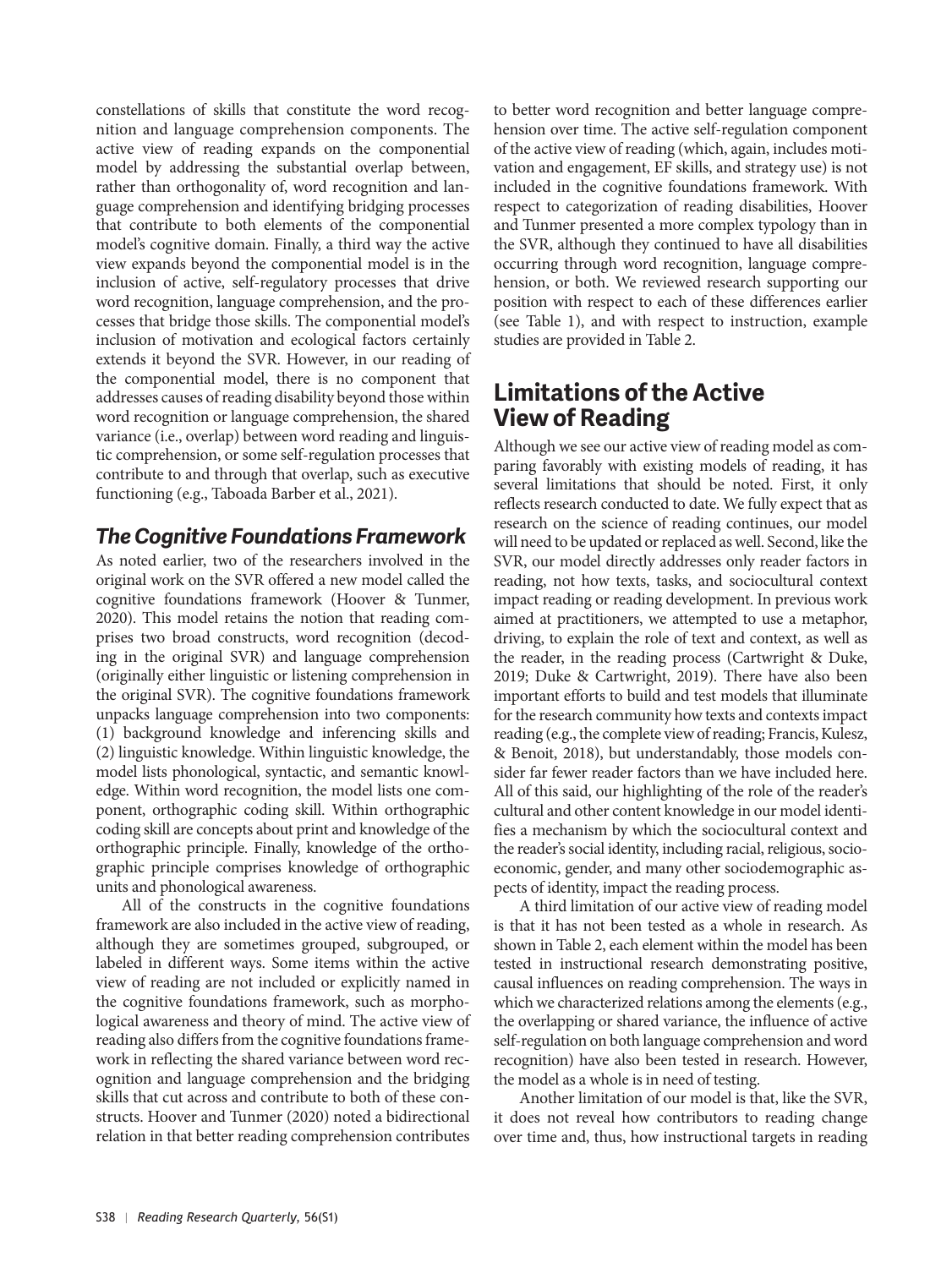education might change over time. The lack of developmental information conveyed by the SVR continues to be the subject of critique, although it should be noted that the SVR allows for the relative importance of word recognition and language comprehension in reading to shift over time, which reflects research findings that as readers advance, word recognition skill explains progressively less variance in reading comprehension, and language comprehension explains progressively more (e.g., Gough, Hoover, & Peterson, 1996; Hogan et al., 2014; Kershaw & Schatschneider, 2012; Language and Reading Research Consortium, 2015). Building developmental models is an important direction for continued research, particularly in light of the substantial portion of variance in reading ability longitudinally that is left unexplained by word recognition and language comprehension alone. In a metaanalysis of 42 studies that examined predictors of reading longitudinally, Hjetland, Brinchmann, Scherer, Hulme, and Melby-Lervåg (2020) found that approximately 40% of variance was not explained by word recognition and language comprehension, leaving considerable room for further explanation. That said, our aim in this article is more modest: to offer an alternative to the dominant model presented to practitioners, the SVR, that conveys key advances from scientific research on reading not captured in the SVR. What our model lacks in simplicity, it makes up in actionability, pointing to many specific contributors to reading, and their relations, that practitioners can impact through instruction.

## **Communicating the Science of Reading**

The researchers who developed the SVR (Gough & Tunmer, 1986; Hoover & Gough, 1990) made a landmark contribution to the field. As is typical in science, they drew on the work of previous scientists, such as Huey (1908), and in turn, many scientists have since built on the SVR creators' work. Over decades, research studies have identified many productive modifications and additions to the original SVR, and many researchers have pointed to directions for understanding reading beyond the SVR (e.g., Catts, 2018; Cervetti et al., 2020; Hoffman, 2009; Nation, 2019; Snow, 2018). As Seidenberg, Cooper Borkenhagen, and Kearns (2020) ar gued, "theories of reading have become more complex and less intuitive as the field has progressed" (p. S119), and the field now needs to pay greater attention to how to communicate and translate the science of reading in ways that support practitioners and the students with whom they work. Given the enormous popularity of the SVR as the guiding framework for the current "science of reading" movement, many practitioners have not yet been offered other models that can more productively guide their practice. The active

view of reading better reflects the current science of reading by accounting for cases of reading comprehension difficulty despite age-appropriate word recognition and language comprehension, by explicitly naming a number of constructs that research has shown to be entailed in reading, by depicting the considerable shared variance or overlap between word recognition and language comprehension, and by including a key role for active self-regulation. Of particular value for practitioners is that each element within the active view of reading has been shown, when taught, to im prove reading comprehension through scientific research.

Developments in our understanding of reading, particularly contributors to reading that are amenable to instruction, require updating and enhancing initial and continuing professional development of teachers, literacy specialists, instructional coaches, speech and language pathologists, and others who interface with U.S. reading education. There is no shame in the need for revision; in fact, it is a sign of embracing science over ideology, progress over nostalgia. One productive direction for future research is to design and conduct studies in which teachers are randomly assigned to professional learning guided by the SVR or by the active view of reading (or other, more complex models of reading) to see which has a greater impact on students' learning.

Many fields have focused attention on how to ensure that practitioners within the field can stay current with developments in research in the field. For example, in medicine, providing effective continuing medical education for physicians has been the subject of numerous publications and initiatives (e.g., Dowling, Last, Finnigan, & Cullen, 2018). This literature is predicated on the fact that medical research continually identifies improvements in patient care of which physicians and other medical professionals should be aware. Similarly, research related to reading education (and other educational domains) continually offers new insights that should be known to teachers and others involved in education. We look forward to the field's deeper engagement in this enterprise.

#### **REFERENCES**

- Aaron, P.G., Joshi, M., & Williams, K.A. (1999). Not all reading disabilities are alike. *Journal of Learning Disabilities*, *32*(2), 120–137. [https://](https://doi.org/10.1177/002221949903200203) [doi.org/10.1177/002221949903200203](https://doi.org/10.1177/002221949903200203)
- Aaron, P.G., Joshi, R.M., Boulware-Gooden, R., & Bentum, K. (2008). Diagnosis and treatment of reading disabilities based on the component model of reading: An alternative to the discrepancy model of learning disabilities. *Journal of Learning Disabilities*, *41*(1), 67–84. <https://doi.org/10.1177/0022219407310838>
- Aboud, K.S., Bailey, S.K., Petrill, S.A., & Cutting, L.E. (2016). Comprehending text versus reading words in young readers with varying reading ability: Distinct patterns of functional connectivity from common processing hubs. *Developmental Science*, *19*(4), 632–656. <https://doi.org/10.1111/desc.12422>
- Aboud, K.S., Barquero, L.A., & Cutting, L.E. (2018). Prefrontal mediation of the reading network predicts intervention response in dyslexia. *Cortex*, *101*, 96–106. <https://doi.org/10.1016/j.cortex.2018.01.009>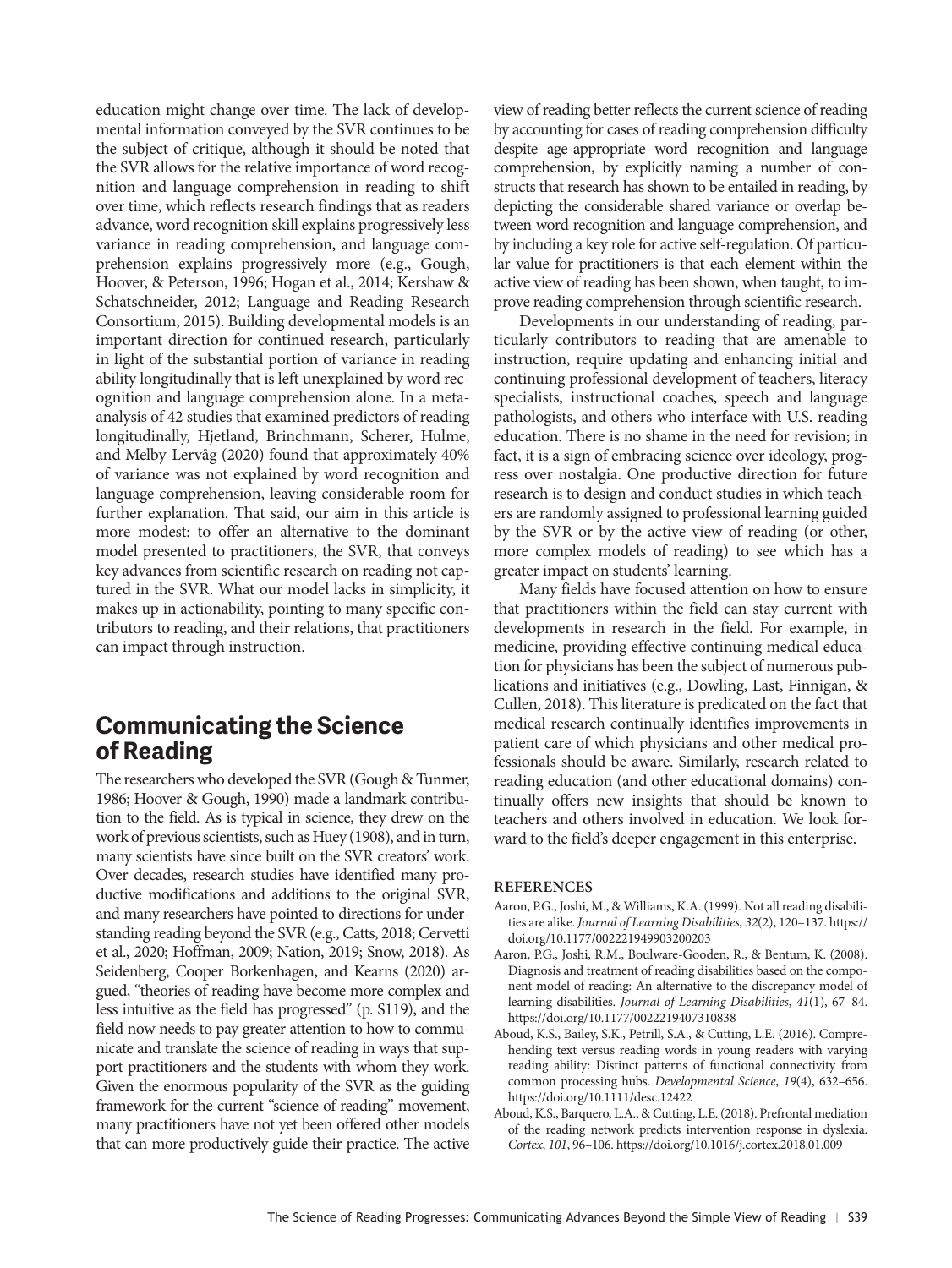- Adlof, S.M., Catts, H.W., & Little, T.D. (2006). Should the simple view of reading include a fluency component? *Reading and Writing*, *19*, 933–958.<https://doi.org/10.1007/s11145-006-9024-z>
- Afflerbach, P., Pearson, P.D., & Paris, S.G. (2008). Clarifying differences between reading skills and reading strategies. *The Reading Teacher*, *61*(5), 364–373.<https://doi.org/10.1598/RT.61.5.1>
- Ahmed, Y., Francis, D.J., York, M., Fletcher, J.M., Barnes, M., & Kulesz, P. (2016). Validation of the direct and inferential mediation (DIME) model of reading comprehension in grades 7 through 12. *Contemporary Educational Psychology*, *44*(45), 68–82. [https://doi.org/10.1016/j.](https://doi.org/10.1016/j.cedpsych.2016.02.002) [cedpsych.2016.02.002](https://doi.org/10.1016/j.cedpsych.2016.02.002)
- Bell, Y.R., & Clark, T.R. (1998). Culturally relevant reading material as related to comprehension and recall in African American children. *Journal of Black Psychology*, *24*(4), 455–475. [https://doi.org/](https://doi.org/10.1177/00957984980244004) [10.1177/00957984980244004](https://doi.org/10.1177/00957984980244004)
- Berkeley, S., Scruggs, T.E., & Mastropieri, M.A. (2010). Reading comprehension instruction for students with learning disabilities, 1995–2006: A meta-analysis. *Remedial and Special Education*, *31*(6), 423–436. <https://doi.org/10.1177/0741932509355988>
- Braze, D., Katz, L., Magnuson, J.S., Mencl, W.E., Tabor, W., Van Dyke, J.A., … Shankweiler, D.P. (2016). Vocabulary does not complicate the simple view of reading. *Reading and Writing*, *29*(3), 435–451. [https://doi.](https://doi.org/10.1007/s11145-015-9608-6) [org/10.1007/s11145-015-9608-6](https://doi.org/10.1007/s11145-015-9608-6)
- Butterfuss, R., & Kendeou, P. (2018). The role of executive functions in reading comprehension. *Educational Psychology Review*, *30*(3), 801– 826. <https://doi.org/10.1007/s10648-017-9422-6>
- Byrne, B., & Fielding-Barnsley, R. (1995). Evaluation of a program to teach phonemic awareness to young children: A 2- and 3-year follow-up and a new preschool trial. *Journal of Educational Psychology*, *87*(3), 488–503.<https://doi.org/10.1037/0022-0663.87.3.488>
- Cabell, S.Q., & Hwang, H. (2020). Building content knowledge to boost comprehension in the primary grades. *Reading Research Quarterly*, *55*(S1), S99–S107.<https://doi.org/10.1002/rrq.338>
- Cartwright, K.B. (2002). Cognitive development and reading: The relation of reading-specific multiple classification skill to reading comprehension in elementary school children. *Journal of Educational Psychology*, *94*(1), 56–63. <https://doi.org/10.1037/0022-0663.94.1.56>
- Cartwright, K.B. (2015). *Executive skills and reading comprehension: A guide for educators*. New York, NY: Guilford
- Cartwright, K.B., Bock, A.M., Clause, J.H., Coppage August, E.A., Saunders, H.G., & Schmidt, K.J. (2020). Near- and far-transfer effects of an executive function intervention for 2nd to 5th grade struggling readers. *Cognitive Development*, *56*, Article 100932. [https://doi.org/](https://doi.org/10.1016/j.cogdev.2020.100932) [10.1016/j.cogdev.2020.100932](https://doi.org/10.1016/j.cogdev.2020.100932)
- Cartwright, K.B., Coppage, E.A., Lane, A.B., Singleton, T., Marshall, T.R., & Bentivegna, C. (2017). Cognitive flexibility deficits in children with specific reading comprehension difficulties. *Contemporary Educational Psychology*, *50*, 33–44. [https://doi.org/10.1016/j.cedpsych.2016.](https://doi.org/10.1016/j.cedpsych.2016.01.003) [01.003](https://doi.org/10.1016/j.cedpsych.2016.01.003)
- Cartwright, K.B., & Duke, N.K. (2019). The DRIVE model of reading: Making the complexity of reading accessible. *The Reading Teacher*, *73*(1), 7–15.<https://doi.org/10.1002/trtr.1818>
- Cartwright, K.B., Lee, S.A., Taboada Barber, A., DeWyngaert, L.U., Lane, A.B., & Singleton, T. (2020). Contribution of executive function and intrinsic motivation to university students' reading comprehension. *Reading Research Quarterly*, *55*(3), 345–369. [https://doi.org/10.1002/](https://doi.org/10.1002/rrq.273) [rrq.273](https://doi.org/10.1002/rrq.273)
- Catts, H.W. (2018). The simple view of reading: Advancements and false impressions. *Remedial and Special Education*, *39*(5), 317–323. <https://doi.org/10.1177/0741932518767563>
- Catts, H.W., Hogan, T.P., & Adlof, S.M. (2005). Developmental changes in reading and reading disabilities. In H.W. Catts & A.G. Kamhi (Eds.), *The connections between language and reading disabilities* (pp. 25–40). Mahwah, NJ: Erlbaum.
- Catts, H.W., Hogan, T.P., & Fey, M.E. (2003). Subgrouping poor readers on the basis of individual differences in reading-related abilities.

*Journal of Learning Disabilities*, *36*(2), 151–164. [https://doi.org/10.11](https://doi.org/10.1177/002221940303600208) [77/002221940303600208](https://doi.org/10.1177/002221940303600208)

- Cervetti, G.N., Pearson, P.D., Palincsar, A.S., Afflerbach, P., Kendeou, P., Biancarosa, G., … Berman, A. (2020). How the Reading for Understanding initiative's research complicates the simple view of reading invoked in the science of reading. *Reading Research Quarterly*, *55*(S1), S161–S172.<https://doi.org/10.1002/rrq.343>
- Connelly, V., Johnston, R., & Thompson, G.B. (2001). The effect of phonics instruction on the reading comprehension of beginning readers. *Reading and Writing*, *14*(5/6), 423–457. [https://doi.org/10.](https://doi.org/10.1023/A:1011114724881) [1023/A:1011114724881](https://doi.org/10.1023/A:1011114724881)
- Conners, F.A. (2009). Attentional control and the simple view of reading. *Reading and Writing*, *22*(5), 591–613. [https://doi.org/10.1007/](https://doi.org/10.1007/s11145-008-9126-x) [s11145-008-9126-x](https://doi.org/10.1007/s11145-008-9126-x)
- Connor, C.M., Dombek, J., Crowe, E.C., Spencer, M., Tighe, E.L., Coffinger, S., … Petscher, Y. (2017). Acquiring science and social studies knowledge in kindergarten through fourth grade: Conceptualization, design, implementation, and efficacy testing of contentarea literacy instruction (CALI). *Journal of Educational Psychology*, *109*(3), 301–320.<https://doi.org/10.1037/edu0000128>
- Cook, A., & Gueraud, S. (2005). What have we been missing? The role of general world knowledge in discourse processing. *Discourse Processes*, *39*(2/3), 265–278. [https://doi.org/10.1207/s15326950dp3902&3\\_9](https://doi.org/10.1207/s15326950dp3902&3_9)
- Cromley, J.G., & Azevedo, R. (2007). Testing and refining the direct and inferential mediation model of reading comprehension. *Journal of Educational Psychology*, *99*(2), 311–325. [https://doi.org/10.](https://doi.org/10.1037/0022-0663.99.2.311) [1037/0022-0663.99.2.311](https://doi.org/10.1037/0022-0663.99.2.311)
- Cromley, J.G., Snyder-Hogan, L.E., & Luciw-Dubas, U.A. (2010). Reading comprehension of scientific text: A domain-specific test of the direct and inferential mediation model of reading comprehension. *Journal of Educational Psychology*, *102*(3), 687–700. [https://doi.org/](https://doi.org/10.1037/a0019452) [10.1037/a0019452](https://doi.org/10.1037/a0019452)
- Cunningham, A.E. (1990). Explicit versus implicit instruction in phonemic awareness. *Journal of Experimental Child Psychology*, *50*(3), 429–444. [https://doi.org/10.1016/0022-0965\(90\)90079-N](https://doi.org/10.1016/0022-0965(90)90079-N)
- Cutting, L.E., Bailey, S.K., Barquero, L.A., & Aboud, K. (2015). Neurobiological bases of word recognition and reading comprehension. In C.M. Connor & P. McCardle (Eds.), *Advances in reading intervention: Research to practice to research* (pp. 73–84). Baltimore, MD: Paul H. Brookes.
- Cutting, L.E., & Scarborough, H.S. (2006). Prediction of reading comprehension: Relative contributions of word recognition, language proficiency, and other cognitive skills can depend on how comprehension is measured. *Scientific Studies of Reading*, *10*(3), 277–299. [https://doi.org/10.1207/s1532799xssr1003\\_5](https://doi.org/10.1207/s1532799xssr1003_5)
- Cutting, L.E., & Scarborough, H.S. (2012). Multiple bases for comprehension difficulties: The potential of cognitive and neurobiological profiling for validation of subtypes and development of assessments. In J.P. Sabatini, T. O'Reilly, & E.R. Albro (Eds.), *Reaching an understanding: Innovations in how we view reading assessment* (pp. 101– 116). Lanham, MD: Rowman & Littlefield.
- Dahlin, K.I. (2011). Effects of working memory training on reading in children with special needs. *Reading and Writing*, *24*(4), 479–491. <https://doi.org/10.1007/s11145-010-9238-y>
- Dawson, P., & Guare, R. (2018). *Executive skills in children and adolescents*. New York, NY: Guilford.
- Diamond, A. (2013). Executive functions. *Annual Review of Psychology*, *64*, 135–168. [https://doi.org/10.1146/annurev-psych-11301](https://doi.org/10.1146/annurev-psych-113011-143750) [1-143750](https://doi.org/10.1146/annurev-psych-113011-143750)
- Dore, R.A., Amendum, S.J., Golinkoff, R.M., & Hirsh-Pasek, K. (2018). Theory of mind: A hidden factor in reading comprehension? *Educational Psychology Review*, *30*(3), 1067–1089. [https://doi.org/10.1007/](https://doi.org/10.1007/s10648-018-9443-9) [s10648-018-9443-9](https://doi.org/10.1007/s10648-018-9443-9)
- Dowling, S., Last, J., Finnigan, H., & Cullen, W. (2018). Continuing education for general practitioners working in rural practice: A review of the literature. *Education for Primary Care*, *29*(3), 151–165. <https://doi.org/10.1080/14739879.2018.1450096>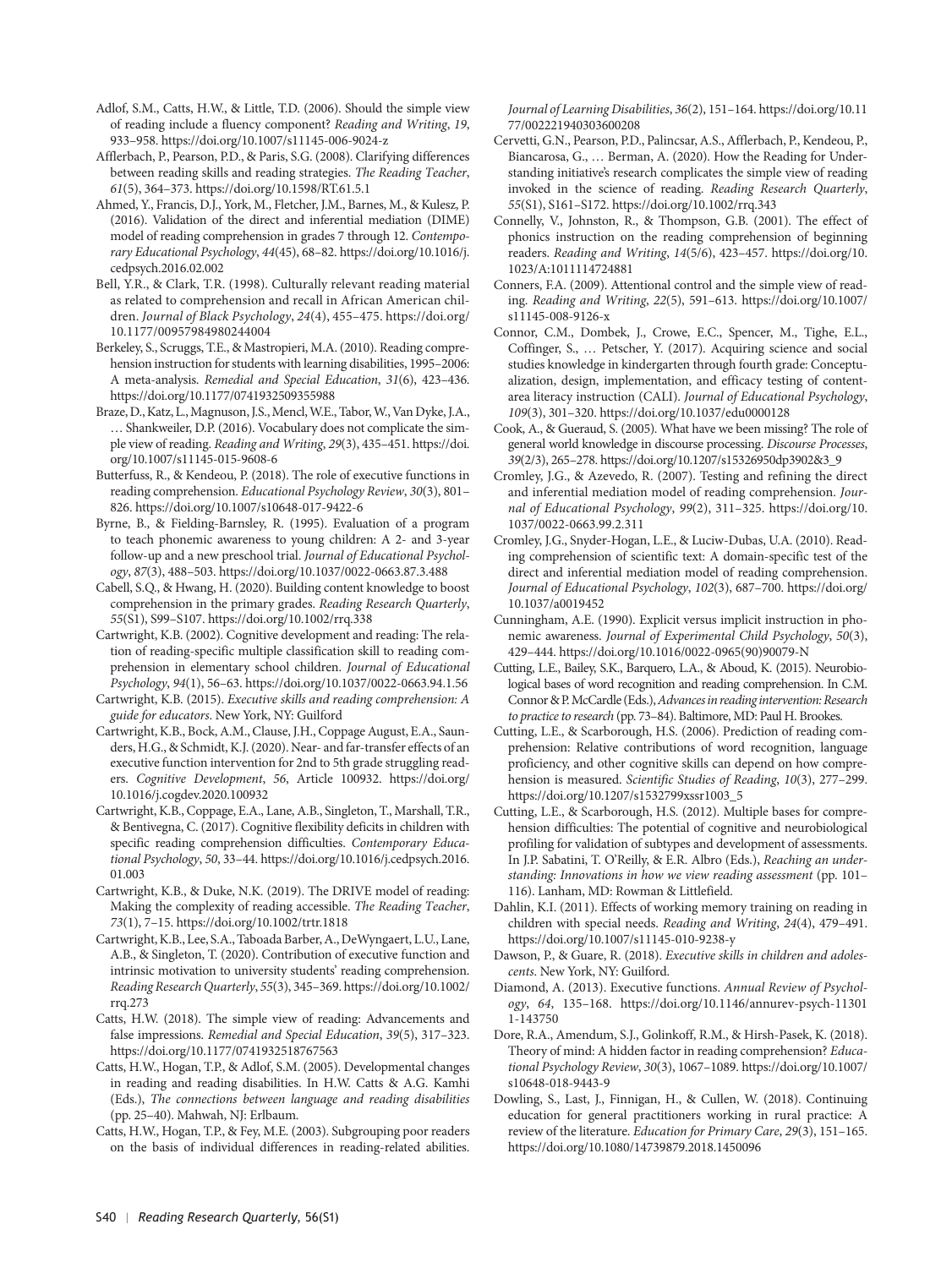- Duke, N.K., & Cartwright, K.B. (2019). Implications of the DRIVE model of reading: Making the complexity of reading actionable. *The Reading Teacher*, *73*(1), 123–128. <https://doi.org/10.1002/trtr.1819>
- Ebert, K.D., & Scott, C.M. (2016). Bringing the simple view of reading to the clinic: Relationships between oral and written language skills in a clinical sample. *Journal of Communication Disorders*, *62*, 147– 160. <https://doi.org/10.1016/j.jcomdis.2016.07.002>
- Ehri, L.C. (2014). Orthographic mapping in the acquisition of sight word reading, spelling memory, and vocabulary learning. *Scientific Studies of Reading*, *18*(1), 5–21.<https://doi.org/10.1080/10888438.2013.819356>
- Ehri, L.C., Nunes, S.R., Willows, D.M., Schuster, B.V., Yaghoub-Zadeh, Z., & Shanahan, T. (2001). Phonemic awareness instruction helps children learn to read: Evidence from the National Reading Panel's meta-analysis. *Reading Research Quarterly*, *36*(3), 250–287. [https://](https://doi.org/10.1598/RRQ.36.3.2) [doi.org/10.1598/RRQ.36.3.2](https://doi.org/10.1598/RRQ.36.3.2)
- Elleman, A.M. (2017). Examining the impact of inference instruction on the literal and inferential comprehension of skilled and less skilled readers: A meta-analytic review. *Journal of Educational Psychology*, *109*(6), 761–781.<https://doi.org/10.1037/edu0000180>
- Follmer, D.J. (2018). Executive function and reading comprehension: A meta-analytic review. *Educational Psychologist*, *53*(1), 42–60. [https://](https://doi.org/10.1080/00461520.2017.1309295) [doi.org/10.1080/00461520.2017.1309295](https://doi.org/10.1080/00461520.2017.1309295)
- Foorman, B.R., & Petscher, Y. (2018). Decomposing the variance in reading comprehension to reveal the unique and common effects of language and decoding. *JoVE Journal*, *140*, Article e58557. [https://](https://doi.org/10.3791/58557) [doi.org/10.3791/58557](https://doi.org/10.3791/58557)
- Foorman, B.R., Petscher, Y., Stanley, C., & Truckenmiller, A. (2017). Latent profiles of reading and language and their association with standardized reading outcomes in kindergarten through tenth grade. *Journal of Research on Educational Effectiveness*, *10*(3), 619–645. <https://doi.org/10.1080/19345747.2016.1237597>
- Foorman, B.R., Wu, Y.-C., Quinn, J.M., & Petscher, Y. (2020). How do latent decoding and language predict latent reading comprehension: Across two years in grades 5, 7, and 9? *Reading and Writing*, *33*(9), 2281–2309.<https://doi.org/10.1007/s11145-020-10043-3>
- Francis, D.J., Kulesz, P.A., & Benoit, J.S. (2018). Extending the simple view of reading to account for variation within readers and across texts: The complete view of reading (CVR*i*). *Remedial and Special Education*, *39*(5), 274–288. [https://doi.org/10.1177/0741932518](https://doi.org/10.1177/0741932518772904) [772904](https://doi.org/10.1177/0741932518772904)
- García, J.R., & Cain, K. (2014). Decoding and reading comprehension: A meta-analysis to identify which reader and assessment characteristics influence the strength of the relationship in English. *Review of Educational Research*, *84*(1), 74–111. [https://doi.org/10.3102/00346](https://doi.org/10.3102/0034654313499616) [54313499616](https://doi.org/10.3102/0034654313499616)
- Georgiou, G.K., & Das, J.P. (2018). Direct and indirect effects of executive function on reading comprehension in young adults. *Journal of Research in Reading*, *41*(2), 243–258. [https://doi.org/10.1111/](https://doi.org/10.1111/1467-9817.12091) [1467-9817.12091](https://doi.org/10.1111/1467-9817.12091)
- Georgiou, G.K., Das, J.P., & Hayward, D. (2009). Revisiting the "simple view of reading" in a group of children with poor reading comprehension. *Journal of Learning Disabilities*, *42*(1), 76–84. [https://doi.org/](https://doi.org/10.1177/0022219408326210) [10.1177/0022219408326210](https://doi.org/10.1177/0022219408326210)
- Gnaedinger, E.K., Hund, A.M., & Hesson-McInnis, M.S. (2016). Readingspecific flexibility moderates the relation between reading strategy use and reading comprehension during the elementary years. *Mind, Brain, and Education*, *10*(4), 233–246. [https://doi.org/10.1111/mbe.](https://doi.org/10.1111/mbe.12125) [12125](https://doi.org/10.1111/mbe.12125)
- Goodwin, A.P., & Ahn, S. (2010). A meta-analysis of morphological interventions: Effects on literacy achievement of children with literacy difficulties. *Annals of Dyslexia*, *60*, 183–208. [https://doi.org/10.](https://doi.org/10.1007/s11881-010-0041-x) [1007/s11881-010-0041-x](https://doi.org/10.1007/s11881-010-0041-x)
- Goodwin, A.P., & Ahn, S. (2013). A meta-analysis of morphological interventions in English: Effects on literacy outcomes for school-age

children. *Scientific Studies of Reading*, *17*(4), 257–285. [https://doi.](https://doi.org/10.1080/10888438.2012.689791) [org/10.1080/10888438.2012.689791](https://doi.org/10.1080/10888438.2012.689791)

- Gottardo, A., Mirza, A., Koh, P.W., Ferreira, A., & Javier, C. (2018). Unpacking listening comprehension: The role of vocabulary, morphological awareness, and syntactic knowledge in reading comprehension. *Reading and Writing*, *31*(8), 1741–1764. [https://doi.org/10.](https://doi.org/10.1007/s11145-017-9736-2) [1007/s11145-017-9736-2](https://doi.org/10.1007/s11145-017-9736-2)
- Gough, P.B., Hoover, W.A., & Peterson, C.L. (1996). Some observations on a simple view of reading. In C. Cornoldi & J. Oakhill (Eds.), *Reading comprehension difficulties: Processes and intervention* (pp. 1–13). Mahwah, NJ: Erlbaum.
- Gough, P.B., & Tunmer, W.E. (1986). Decoding, reading, and reading disability. *Remedial and Special Education*, *7*(1), 6–10. [https://doi.](https://doi.org/10.1177/074193258600700104) [org/10.1177/074193258600700104](https://doi.org/10.1177/074193258600700104)
- Guajardo, N.R., & Cartwright, K.B. (2016). The contribution of theory of mind, counterfactual reasoning, and executive function to prereaders' language comprehension and later reading awareness and comprehension in elementary school. *Journal of Experimental Child Psychology*, *144*, 27–45. <https://doi.org/10.1016/j.jecp.2015.11.004>
- Guthrie, J.T., & Klauda, S.L. (2014). Effects of classroom practices on reading comprehension, engagement, and motivations for adolescents. *Reading Research Quarterly*, *49*(4), 387–416. [https://doi.org/10.](https://doi.org/10.1002/rrq.81) [1002/rrq.81](https://doi.org/10.1002/rrq.81)
- Hebert, M., Bohaty, J.J., Nelson, J.R., & Brown, J. (2016). The effects of text structure instruction on expository reading comprehension: A meta-analysis. *Journal of Educational Psychology*, *108*(5), 609–629. <https://doi.org/10.1037/edu0000082>
- Hjetland, H.N., Brinchmann, E.I., Scherer, R., Hulme, C., & Melby-Lervåg, M. (2020). Preschool pathways to reading comprehension: A systematic meta-analytic review. *Educational Research Review*, *30*, Article 100323.<https://doi.org/10.1016/j.edurev.2020.100323>
- Ho, E.S.C., & Lau, K. (2018). Reading engagement and reading literacy performance: Effective policy and practices at home and in school. *Journal of Research in Reading*, *41*(4), 657–679. [https://doi.](https://doi.org/10.1111/1467-9817.12246) [org/10.1111/1467-9817.12246](https://doi.org/10.1111/1467-9817.12246)
- Hock, M.F., Brasseur, I.F., Deshler, D.D., Catts, H.W., Marquis, J.G., Mark, C.A., & Stribling, J.W. (2009). What is the reading component skill profile of adolescent struggling readers in urban schools? *Learning Disability Quarterly*, *32*(1), 21–38.<https://doi.org/10.2307/25474660>
- Hoffman, J.H. (2009). In search of the "simple view"of reading comprehension. In S.E. Israel & G.G. Duffy (Eds.), *Handbook of research on reading comprehension* (pp. 54–66). New York, NY: Routledge.
- Hogan, T.P., Adlof, S.M., & Alonzo, C.N. (2014). On the importance of listening comprehension. *International Journal of Speech-Language Pathology*, *16*(3), 199–207. [https://doi.org/10.3109/17549507.2014.](https://doi.org/10.3109/17549507.2014.904441) [904441](https://doi.org/10.3109/17549507.2014.904441)
- Hoover, W.A., & Gough, P.B. (1990). The simple view of reading. *Reading and Writing*, *2*(2), 127–160.<https://doi.org/10.1007/BF00401799>
- Hoover, W.A., & Tunmer, W.E. (2018). The simple view of reading: Three assessments of its adequacy. *Remedial and Special Education*, *39*(5), 304–312.<https://doi.org/10.1177/0741932518773154>
- Hoover, W.A., & Tunmer, W.E. (2020). *The cognitive foundations of reading and its acquisition*. Dordrecht, Netherlands: Springer.
- Houck, B.D., & Ross, K. (2012). Dismantling the myth of learning to read and reading to learn. *ASCD Express*, *7*(11). Retrieved from <http://www.ascd.org/ascd-express/vol7/711-houck.aspx>
- Huey, E.B. (1908). *The psychology and pedagogy of reading*. New York, NY: Macmillan.
- Hwang, H. (2020). Early general knowledge predicts English reading growth in bilingual and monolingual students throughout the elementary years. *The Elementary School Journal*, *121*(1), 154–178. <https://doi.org/10.1086/709857>
- International Dyslexia Association. (2018). Scarborough's reading rope: A groundbreaking infographic. *The Examiner*, *7*(2). Retrieved from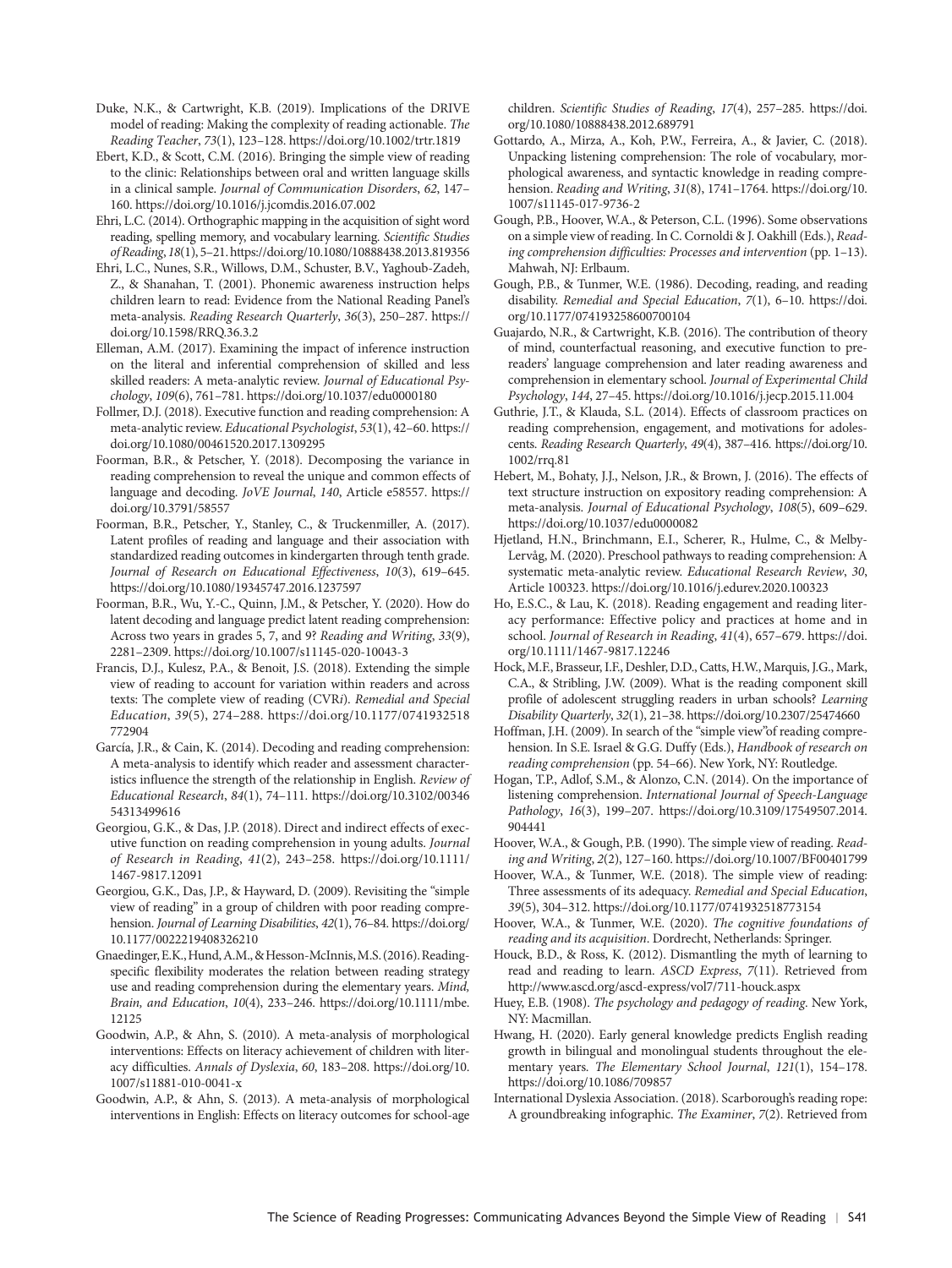[https://dyslexiaida.org/scarboroughs-reading-rope-a-groundbrea](https://dyslexiaida.org/scarboroughs-reading-rope-a-groundbreaking-infographic/) [king-infographic/](https://dyslexiaida.org/scarboroughs-reading-rope-a-groundbreaking-infographic/)

Johann, V.E., & Karbach, J. (2019). Effects of game-based and standard executive control training on cognitive and academic abilities in elementary school children. *Developmental Science*, *23*(4), Article e12866.<https://doi.org/10.1111/desc.12866>

Joshi, R.M. (2019). Componential model of reading (CMR): Implications for assessment and instruction of literacy problems. In D.A. Kilpatrick, R.M. Joshi, & R.K. Wagner (Eds.), *Reading development and difficulties* (pp. 3–18). Dordrecht, Netherlands: Springer.

Joshi, R.M., & Aaron, P.G. (2000). The component model of reading: Simple view of reading made a little more complex. *Reading Psychology*, *21*(2), 85–97.<https://doi.org/10.1080/02702710050084428>

Kearns, D.M., & Al Ghanem, R. (2019). The role of semantic information in children's word reading: Does meaning affect readers' ability to say polysyllabic words aloud? *Journal of Educational Psychology*, *111*(6), 933–956.<https://doi.org/10.1037/edu0000316>

Kendeou, P., Savage, R., & van den Broek, P. (2009). Revisiting the simple view of reading. *British Journal of Educational Psychology*, *79*(2), 353–370.<https://doi.org/10.1348/978185408X369020>

Kershaw, S., & Schatschneider, C. (2012). A latent variable approach to the simple view of reading. *Reading and Writing*, *25*(2), 433–464. <https://doi.org/10.1007/s11145-010-9278-3>

- Kieffer, M.J., Vukovic, R.K., & Berry, D. (2013). Roles of attention shifting and inhibitory control in fourth-grade reading comprehension. *Reading Research Quarterly*, *48*(4), 333–348. [https://doi.org/10.1002/](https://doi.org/10.1002/rrq.54) [rrq.54](https://doi.org/10.1002/rrq.54)
- Kim, Y.-S.G. (2017). Why the simple view of reading is not simplistic: Unpacking component skills of reading using a direct and indirect effect model of reading (DIER). *Scientific Studies of Reading*, *21*(4), 310–333.<https://doi.org/10.1080/10888438.2017.1291643>

Kirby, J.R., Deacon, S.H., Bowers, P.N., Izenberg, L., Wade-Woolley, L., & Parrila, R. (2012). Children's morphological awareness and reading ability. *Reading and Writing*, *25*(2), 389–410. [https://doi.org/10.10](https://doi.org/10.1007/s11145-010-9276-5) [07/s11145-010-9276-5](https://doi.org/10.1007/s11145-010-9276-5)

- Knudsen, H.B.S., López, K., & Archibald, L.M. (2018). The contribution of cognitive flexibility to children's reading comprehension—the case for Danish. *Journal of Research in Reading*, *41*(S1), S130–S148. [https://](https://doi.org/10.1111/1467-9817.12251) [doi.org/10.1111/1467-9817.12251](https://doi.org/10.1111/1467-9817.12251)
- Kuhn, M.R., Schwanenflugel, P.J., & Meisinger, E.B. (2010). Aligning theory and assessment of reading fluency: Automaticity, prosody, and definitions of fluency. *Reading Research Quarterly*, *45*(2), 230– 251. <https://doi.org/10.1598/RRQ.45.2.4>
- Kuhn, M.R., Schwanenflugel, P.J., Morris, R.D., Morrow, L.M., Woo, D.G., Meisinger, E.B., … Stahl, S.A. (2006). Teaching children to become fluent and automatic readers. *Journal of Literacy Research*, *38*(4), 357–387. [https://doi.org/10.1207/s15548430jlr3804\\_1](https://doi.org/10.1207/s15548430jlr3804_1)

Language and Reading Research Consortium. (2015). Learning to read: Should we keep things simple? *Reading Research Quarterly*, *50*(2), 151–169.<https://doi.org/10.1002/rrq.99>

Language and Reading Research Consortium, Jiang, H., & Farquharson, K. (2018). Are working memory and behavioral attention equally important for both reading and listening comprehension? A developmental comparison. *Reading and Writing*, *31*(7), 1449–1477. <https://doi.org/10.1007/s11145-018-9840-y>

Li, M., Koh, P.W., Geva, E., Joshi, R.M., & Chen, X. (2020). The componential model of reading in bilingual learners. *Journal of Educational Psychology*, *112*(8), 1532–1545. <https://doi.org/10.1037/edu0000459>

- Lonigan, C.J., Burgess, S.R., & Schatschneider, C. (2018). Examining the simple view of reading with elementary school children: Still simple after all these years. *Remedial and Special Education*, *39*(5), 260–273. <https://doi.org/10.1177/0741932518764833>
- Loosli, S.V., Buschkuehl, M., Perrig, W.J., & Jaeggi, S.M. (2012). Working memory training improves reading processes in typically developing children. *Child Neuropsychology*, *18*(1), 62–78. [https://doi.org/10.](https://doi.org/10.1080/09297049.2011.575772) [1080/09297049.2011.575772](https://doi.org/10.1080/09297049.2011.575772)

Lovett, M.W., Lacerenza, L., Borden, S.L., Frijters, J.C., Steinbach, K.A., & De Palma, M. (2000). Components of effective remediation for developmental reading disabilities: Combining phonological and strategy-based instruction to improve outcomes. *Journal of Educational Psychology*, *92*(2), 263–283. [https://doi.org/10.1037/](https://doi.org/10.1037/0022-0663.92.2.263) [0022-0663.92.2.263](https://doi.org/10.1037/0022-0663.92.2.263)

Lysaker, J.T., Tonge, C., Gauson, D., & Miller, A. (2011). Reading and social imagination: What relationally oriented reading instruction can do for children. *Reading Psychology*, *32*(6), 520–566. [https://doi.](https://doi.org/10.1080/02702711.2010.507589) [org/10.1080/02702711.2010.507589](https://doi.org/10.1080/02702711.2010.507589)

Manoli, P., & Papadopoulou, M. (2012). Reading strategies versus reading skills: Two faces of the same coin. *Procedia: Social and Behavioral Sciences*, *46*, 817–821.<https://doi.org/10.1016/j.sbspro.2012.05.205>

McArthur, G., Castles, A., Kohnen, S., Larsen, L., Jones, K., Anandakumar, T., & Banales, E. (2015). Sight word and phonics training in children with dyslexia. *Journal of Learning Disabilities*, *48*(4), 391–407. <https://doi.org/10.1177/0022219413504996>

McBreen, M., & Savage, R. (2020). The impact of motivational reading instruction on the reading achievement and motivation of students: A systematic review and meta-analysis. *Educational Psychology Review*. Advance online publication. [https://doi.org/10.1007/s1064](https://doi.org/10.1007/s10648-020-09584-4) [8-020-09584-4](https://doi.org/10.1007/s10648-020-09584-4)

Melby-Lervåg, M., & Hulme, C. (2013). Is working memory training effective? A meta-analytic review. *Developmental Psychology*, *49*(2), 270–291.<https://doi.org/10.1037/a0028228>

Mitchell, A.M., & Brady, S.A. (2013). The effect of vocabulary knowledge on novel word identification. *Annals of Dyslexia*, *63*(3/4), 201– 216. <https://doi.org/10.1007/s11881-013-0080-1>

Moats, L., Bennett, K., & Cohen, A. (2018). *Develop your teachers into literacy experts* [Webinar]. Retrieved from [https://www.voyagersop](https://www.voyagersopris.com/webinar-series/moats-bennet-cohen-webinar-form) [ris.com/webinar-series/moats-bennet-cohen-webinar-form](https://www.voyagersopris.com/webinar-series/moats-bennet-cohen-webinar-form)

Morris, D., Meyer, C., Trathen, W., McGee, J., Vines, N., Stewart, T., … Schlagal, R. (2017). The simple view, instructional level, and the plight of struggling fifth-/sixth-grade readers. *Reading & Writing Quarterly*, *33*(3), 278–289. [https://doi.org/10.1080/10573569.2016.](https://doi.org/10.1080/10573569.2016.1203272) [1203272](https://doi.org/10.1080/10573569.2016.1203272)

Muijselaar, M.M.L., Swart, N.M., Steenbeek-Planting, E.G., Droop, M., Verhoeven, L., & de Jong, P.F. (2017). Developmental relations between reading comprehension and reading strategies. *Scientific Studies of Reading*, *21*(3), 194–209. [https://doi.org/10.1080/10888](https://doi.org/10.1080/10888438.2017.1278763) [438.2017.1278763](https://doi.org/10.1080/10888438.2017.1278763)

Murata, K. (2007). Unanswered questions: Cultural assumptions in text interpretation. *International Journal of Applied Linguistics*, *17*(1), 38–59.<https://doi.org/10.1111/j.1473-4192.2007.00132.x>

Nation, K. (2019). Children's reading difficulties, language, and reflections on the simple view of reading. *Australian Journal of Learning Difficulties*, *24*(1), 47–73. [https://doi.org/10.1080/19404158.2019.160](https://doi.org/10.1080/19404158.2019.1609272) [9272](https://doi.org/10.1080/19404158.2019.1609272)

Nation, K., & Snowling, M.J. (2004). Beyond phonological skills: Broader language skills contribute to the development of reading. *Journal of Research in Reading*, *27*(4), 342–356. [https://doi.org/10.](https://doi.org/10.1111/j.1467-9817.2004.00238.x) [1111/j.1467-9817.2004.00238.x](https://doi.org/10.1111/j.1467-9817.2004.00238.x)

Nouwens, S., Groen, M.A., Kleemans, T., & Verhoeven, L. (2020). How executive functions contribute to reading comprehension. *British Journal of Educational Psychology*, *91*(1), 169–192. [https://doi.org/10.](https://doi.org/10.1111/bjep.12355) [1111/bjep.12355](https://doi.org/10.1111/bjep.12355)

Nusca, V. (1999). *The role of domain-specific knowledge in the reading comprehension of adult readers* (Doctoral dissertation). Retrieved from<https://uwspace.uwaterloo.ca/handle/10012/508>

Okkinga, M., van Steensel, R., van Gelderen, A.J.S., van Schooten, E., Sleegers, P.J.C., & Arends, L.R. (2018). Effectiveness of readingstrategy interventions in whole classrooms: A meta-analysis. *Educational Psychology Review*, *30*, 1215–1239. [https://doi.org/10.1007/](https://doi.org/10.1007/s10648-018-9445-7) [s10648-018-9445-7](https://doi.org/10.1007/s10648-018-9445-7)

Ouellette, G., & Beers, A. (2010). A not-so-simple view of reading: How oral vocabulary and visual-word recognition complicate the story.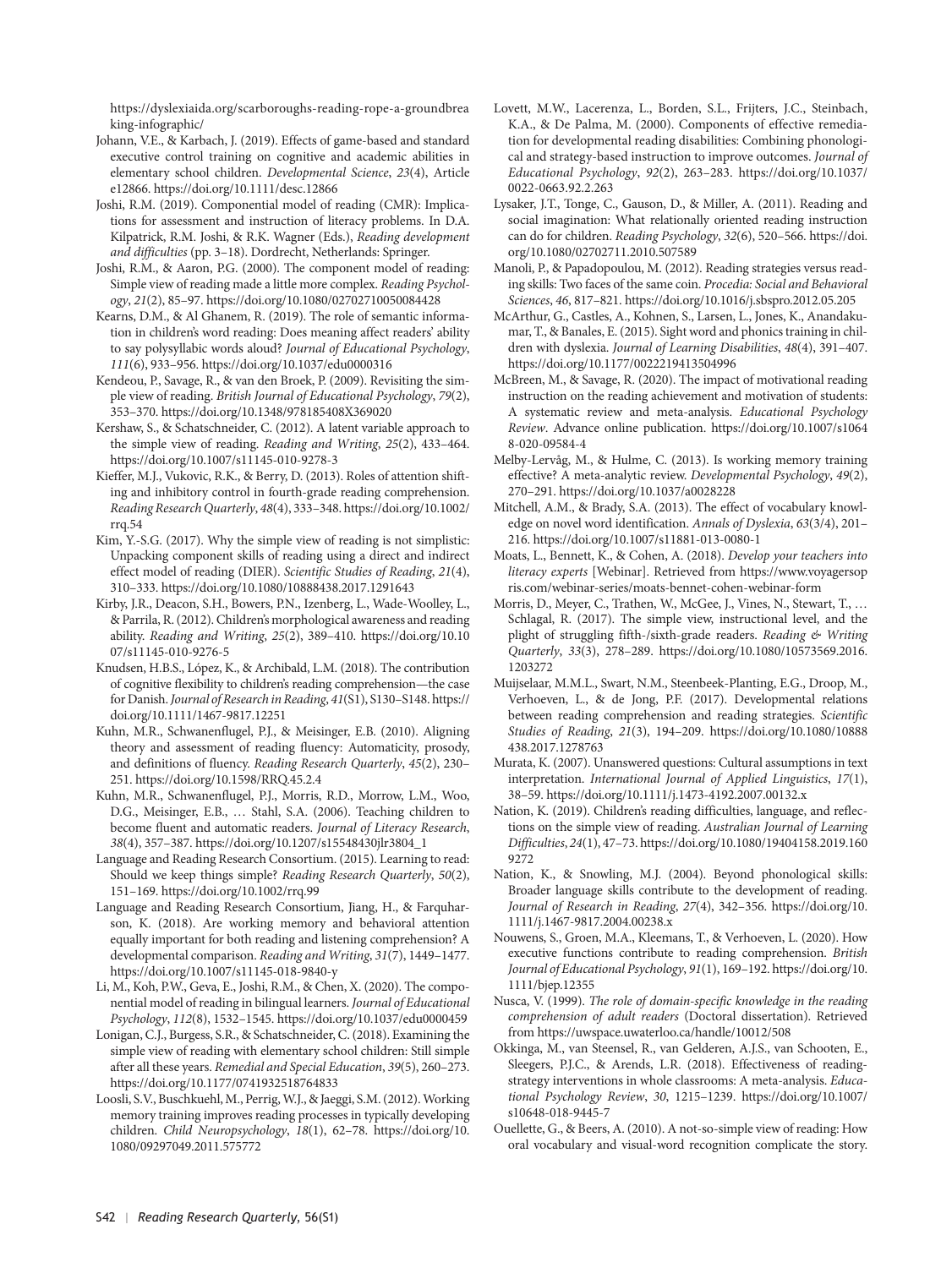*Reading and Writing*, *23*, 189–208. [https://doi.org/10.1007/s11145-](https://doi.org/10.1007/s11145-008-9159-1)  [008-9159-1](https://doi.org/10.1007/s11145-008-9159-1)

- Perfetti, C., & Stafura, J. (2014). Word knowledge in a theory of reading comprehension. *Scientific Studies of Reading*, *18*(1), 22–37. [https://](https://doi.org/10.1080/10888438.2013.827687) [doi.org/10.1080/10888438.2013.827687](https://doi.org/10.1080/10888438.2013.827687)
- Piasta, S.B., Justice, L.M., McGinty, A.S., & Kaderavek, J.N. (2012). Increasing young children's contact with print during shared reading: Longitudinal effects on literacy achievement. *Child Development*, *83*(3), 810–820. [https://doi.org/10.1111/j.1467-8624.2012.017](https://doi.org/10.1111/j.1467-8624.2012.01754.x) [54.x](https://doi.org/10.1111/j.1467-8624.2012.01754.x)
- Pikulski, J.J., & Chard, D.J. (2005). Fluency: Bridge between decoding and reading comprehension. *The Reading Teacher*, *58*(6), 510–519. <https://doi.org/10.1598/RT.58.6.2>
- Potocki, A., Sanchez, M., Ecalle, J., & Magnan, A. (2017). Linguistic and cognitive profiles of 8- to 15-year-old children with specific reading comprehension difficulties: The role of executive functions. *Journal of Learning Disabilities*, *50*(2), 128–142. [https://doi.org/10.1177/00222](https://doi.org/10.1177/0022219415613080) [19415613080](https://doi.org/10.1177/0022219415613080)
- Pressley, M., & Afflerbach, P. (1995). *Verbal protocols of reading: The nature of constructively responsive reading*. Hillsdale, NJ: Erlbaum.
- Pritchard, R. (1990). The effects of cultural schemata on reading processing strategies. *Reading Research Quarterly*, *25*(4), 273–295. <https://doi.org/10.2307/747692>
- Riddle Buly, M., & Valencia, S.W. (2002). Below the bar: Profiles of students who fail state reading assessments. *Educational Evaluation and Policy Analysis*, *24*(3), 219–239.
- Rose, J. (2006). *Independent review of the teaching of early reading: Final report*. Nottingham, UK: Department for Education and Skills. Retrieved from<https://dera.ioe.ac.uk/5551/>
- Rose, J. (2017). Teaching reading—it's simple but not simplistic. *Teacher*. Retrieved from [https://www.teachermagazine.com/au\\_en/articles/](https://www.teachermagazine.com/au_en/articles/teaching-reading-its-simple-but-not-simplistic) [teaching-reading-its-simple-but-not-simplistic](https://www.teachermagazine.com/au_en/articles/teaching-reading-its-simple-but-not-simplistic)
- Samuelstuen, M.S., & Bråten, I. (2005). Decoding, knowledge, and strategies in comprehension of expository text. *Scandinavian Journal of Psychology*, *46*(2), 107–117. [https://doi.org/10.1111/j.1467-9450.](https://doi.org/10.1111/j.1467-9450.2005.00441.x) [2005.00441.x](https://doi.org/10.1111/j.1467-9450.2005.00441.x)
- Scarborough, H.S. (2001). Connecting early language and literacy to later reading (dis)abilities: Evidence, theory, and practice. In S.B. Neuman & D.K. Dickinson (Eds.), *Handbook of early literacy research* (Vol. 1, pp. 97–110). New York, NY: Guilford.
- Schwanenflugel, P.J., & Benjamin, R.G. (2017). Lexical prosody as an aspect of oral reading fluency. *Reading and Writing*, *30*, 143–162. <https://doi.org/10.1007/s11145-016-9667-3>
- Seidenberg, M.S., Cooper Borkenhagen, M., & Kearns, D.M. (2020). Lost in translation? Challenges in connecting reading science and educational practice. *Reading Research Quarterly*, *55*(S1), S119–S130. <https://doi.org/10.1002/rrq.341>
- Sesma, H.W., Mahone, E.M., Levine, T., Eason, S.H., & Cutting, L.E. (2009). The contribution of executive skills to reading comprehension. *Child Neuropsychology*, *15*(3), 232–246. [https://doi.org/10.1080/](https://doi.org/10.1080/09297040802220029) [09297040802220029](https://doi.org/10.1080/09297040802220029)
- Shanahan, T., Callison, K., Carriere, C., Duke, N.K., Pearson, P.D., Schatschneider, C., & Torgesen, J. (2010). *Improving reading comprehension in kindergarten through 3rd grade: A practice guide* (NCEE 2010-4038). Washington, DC: National Center for Education Evaluation and Regional Assistance, Institute of Education Sciences, U.S. Department of Education.
- Shannon, P., Kameenui, E.J., & Baumann, J.F. (1988). An investigation of children's ability to comprehend character motives. *American Educational Research Journal*, *25*(3), 441–462. [https://doi.org/10.3102/](https://doi.org/10.3102/00028312025003441) [00028312025003441](https://doi.org/10.3102/00028312025003441)
- Silverman, R.D., Speece, D.L., Harring, J.R., & Ritchey, K.D. (2013). Fluency has a role in the simple view of reading. *Scientific Studies of Reading*, *17*(2), 108–133. [https://doi.org/10.1080/10888438.2011.618](https://doi.org/10.1080/10888438.2011.618153) [153](https://doi.org/10.1080/10888438.2011.618153)
- Snow, C.E. (2018). Simple and not-so-simple views of reading. *Remedial and Special Education*, *39*(5), 313–316. [https://doi.org/10.1177/07419](https://doi.org/10.1177/0741932518770288) [32518770288](https://doi.org/10.1177/0741932518770288)
- Steacy, L.M., Elleman, A.M., Lovett, M.W., & Compton, D.L. (2016). Exploring differential effects across two decoding treatments on item-level transfer in children with significant word reading difficulties: A new approach for testing intervention elements. *Scientific Studies of Reading*, *20*(4), 283–295. <https://doi.org/10.1080/10888438.2016.1178267>
- Stevens, E.A., Walker, M.A., & Vaughn, S. (2017). The effects of reading fluency interventions on the reading fluency and reading comprehension performance of elementary students with learning disabilities: A synthesis of the research from 2001 to 2014. *Journal of Learning Disabilities*, *50*(5), 576–590. [https://doi.org/10.1177/00222](https://doi.org/10.1177/0022219416638028) [19416638028](https://doi.org/10.1177/0022219416638028)
- Taboada Barber, A., Cartwright, K.B., Hancock, G.R., & Klauda, S.L. (2021). Beyond the simple view of reading: The role of executive functions in emergent bilinguals' and English monolinguals' reading comprehension. *Reading Research Quarterly*. Advance online publication.<https://doi.org/10.1002/rrq.385>
- Taboada Barber, A., Cartwright, K.B., Stapleton, L., Klauda, S.L., Archer, C., & Smith, P. (2020). Direct and indirect effects of executive functions, reading engagement, and higher order strategic processes in the reading comprehension of dual language learners and English monolinguals. *Contemporary Educational Psychology*, *61*, Article 101848. <https://doi.org/10.1016/j.cedpsych.2020.101848>
- Taboada Barber, A., Klauda, S.L., & Stapleton, L.M. (2020). Cognition, engagement, and motivation as factors in the reading comprehension of dual language learners and English speakers: Unified or distinctive models? *Reading and Writing*, *33*(9), 2249–2279. [https://doi.](https://doi.org/10.1007/s11145-020-10034-4) [org/10.1007/s11145-020-10034-4](https://doi.org/10.1007/s11145-020-10034-4)
- Talwar, A.L., Tighe, E., & Greenberg, D. (2018). Augmenting the simple view of reading for struggling adult readers: A unique role for background knowledge. *Scientific Studies of Reading*, *22*(5), 351–366. <https://doi.org/10.1080/10888438.2018.1450410>
- Tilstra, J., McMaster, K., van den Broek, P., Kendeou, P., & Rapp, D. (2009). Simple but complex: Components of the simple view of reading across grade levels. *Journal of Research in Reading*, *32*(4), 383– 401. <https://doi.org/10.1111/j.1467-9817.2009.01401.x>
- Tong, X., Deacon, S.H., Kirby, J.R., Cain, K., & Parrila, R. (2011). Morphological awareness: A key to understanding poor reading comprehension in English. *Journal of Educational Psychology*, *103*(3), 523–534. <https://doi.org/10.1037/a0023495>
- Tunmer, W.E., & Chapman, J.W. (2012). The simple view of reading redux: Vocabulary knowledge and the independent components hypothesis. *Journal of Learning Disabilities*, *45*(5), 453–466. [https://](https://doi.org/10.1177/0022219411432685) [doi.org/10.1177/0022219411432685](https://doi.org/10.1177/0022219411432685)
- Verhoeven, L., & van Leeuwe, J. (2008). Prediction of the development of reading comprehension: A longitudinal study. *Applied Cognitive Psychology*, *22*(3), 407–423. <https://doi.org/10.1002/acp.1414>
- Weaver, P.A. (1979). Improving reading comprehension: Effects of sentence organization instruction. *Reading Research Quarterly*, *15*(1), 129–146.<https://doi.org/10.2307/747435>
- Weimer, A.A., Warnell, K.R., Ettekal, I., Cartwright, K.B., Guajardo, N.R., & Liew, J. (2021). Correlates and antecedents of theory of mind development during middle childhood and adolescence: An integrated model. *Developmental Review*, *59*, Article 100945. [https://doi.org/10.](https://doi.org/10.1016/j.dr.2020.100945) [1016/j.dr.2020.100945](https://doi.org/10.1016/j.dr.2020.100945)
- Wright, T.S., & Cervetti, G.N. (2017). A systematic review of the research on vocabulary instruction that impacts text comprehension. *Reading Research Quarterly*, *52*(2), 203–226. <https://doi.org/10.1002/rrq.163>
- Yu, M., Wu, Z., Luan, M., Wang, X., Song, Y., & Liu, J. (2018). Neural correlates of semantic and phonological processing revealed by functional connectivity patterns in the language network. *Neuropsychologia*, *121*, 47–57. [https://doi.org/10.1016/j.neuropsychologia.2018.](https://doi.org/10.1016/j.neuropsychologia.2018.10.027)  [10.027](https://doi.org/10.1016/j.neuropsychologia.2018.10.027)